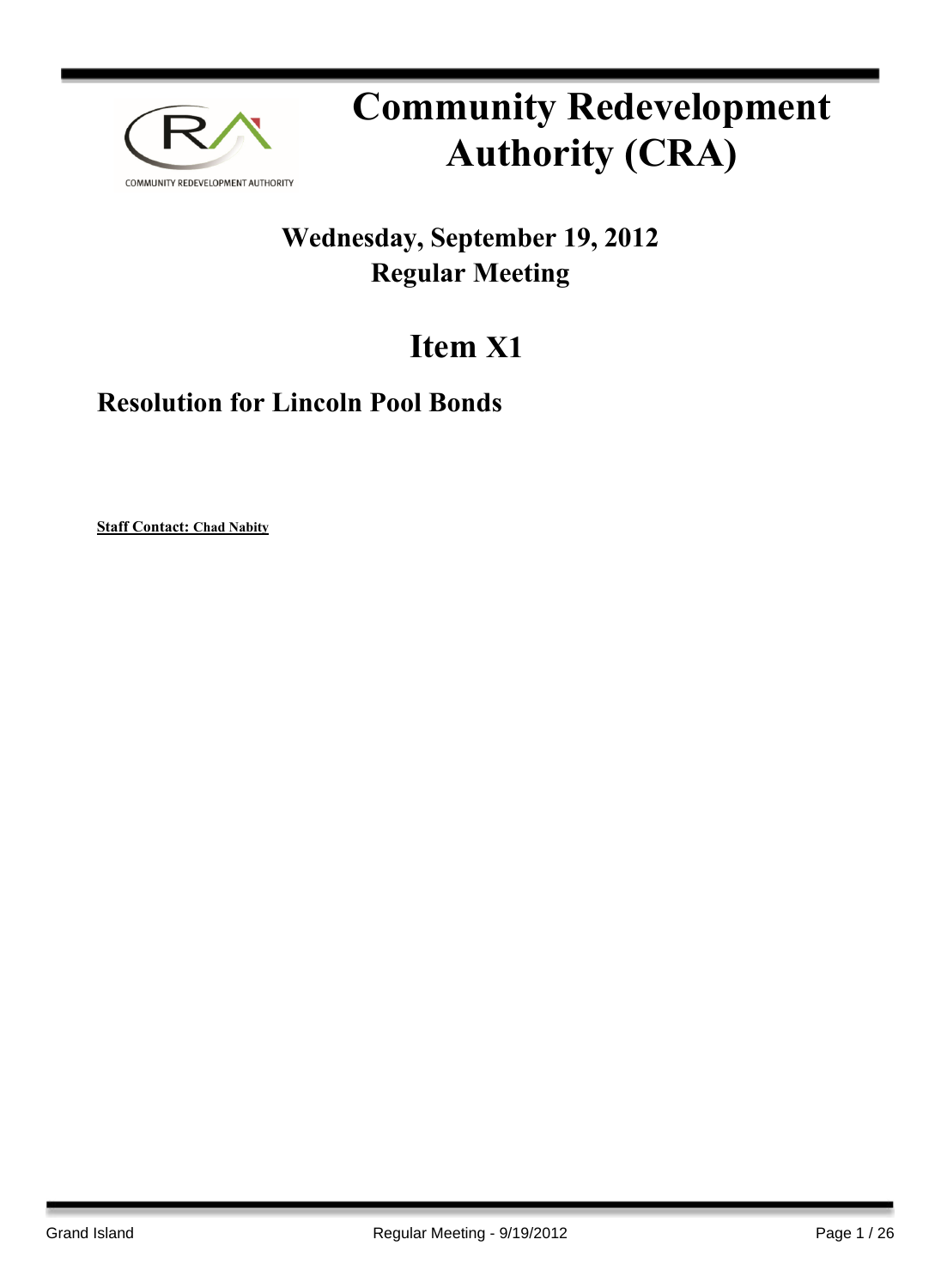### **RESOLUTION NO. 148**

A RESOLUTION OF THE MEMBERS OF THE COMMUNITY REDEVELOPMENT AUTHORITY OF THE CITY OF GRAND ISLAND, NEBRASKA, AUTHORIZING THE ISSUANCE OF REDEVELOPMENT REVENUE BONDS (LINCOLN PARK PROJECT – LIMITED TAX PLEDGE), SERIES 2012, IN THE PRINCIPAL AMOUNT OF NOT TO EXCEED \$1,800,000; PROVIDING FOR THE TERMS AND PROVISIONS OF SAID BONDS AND AUTHORIZING THE OFFICERS OF THE AUTHORITY TO DETERMINE THE FINAL TERMS AND PROVISIONS OF SAID BONDS WITHIN CERTAIN PARAMETERS; PLEDGING CERTAIN RECEIPTS FROM THE LEVYING OF LIMITED TAXES UPON TAXABLE PROPERTY WITHIN THE CITY FOR PAYMENT OF PRINCIPAL AND INTEREST ON SAID BONDS AS THE SAME FALL DUE AND ALSO PLEDGING CERTAIN FUNDS TO BE HELD UNDER THE TERMS OF THIS RESOLUTION; AUTHORIZING THE ISSUANCE AND DELIVERY OF SAID BONDS; AUTHORIZING A BOND PURCHASE AGREEMENT FOR SAID BONDS; PRESCRIBING THE FORM FOR SAID BONDS; AND PROVIDING FOR THE EFFECTIVENESS OF THIS RESOLUTION.

BE IT RESOLVED by the Members of the Community Redevelopment Authority of the City of Grand Island, Nebraska, (the "Authority"), as follows:

Section 1. The Authority hereby finds and determines (a) that under the terms of Ordinance No. 8021, passed and approved by the Mayor and Council of the City of Grand Island, Nebraska, (the "City") on June 27, 1994, the Authority has been created and authorized to exercise the powers provided for in Sections 18-2101 to 18-2144 and Sections 18-2147 to 18-2153, R.R.S. Neb. 2007, as amended (collectively, the "Act"); (b) that the City, by resolution adopted on December 19, 2000, declared a portion of the City blighted and substandard (the "Designated Area"), after submission for review by the City's Planning Commission and after publication of notice and holding of a hearing, as required by the Act; (c) that there was prepared on behalf of the Authority a modification of an existing redevelopment plan entitled "Plan Modification for CRA Area #1 (Lincoln Park Swimming Pool) (including the prior plan as so modified the "Plan") which Plan was approved by the Mayor and Council of the City on March 26, 2012 providing for the redevelopment of a portion of the Designated Area as described on Exhibit A to the Plan (the "Project Area") to provide for the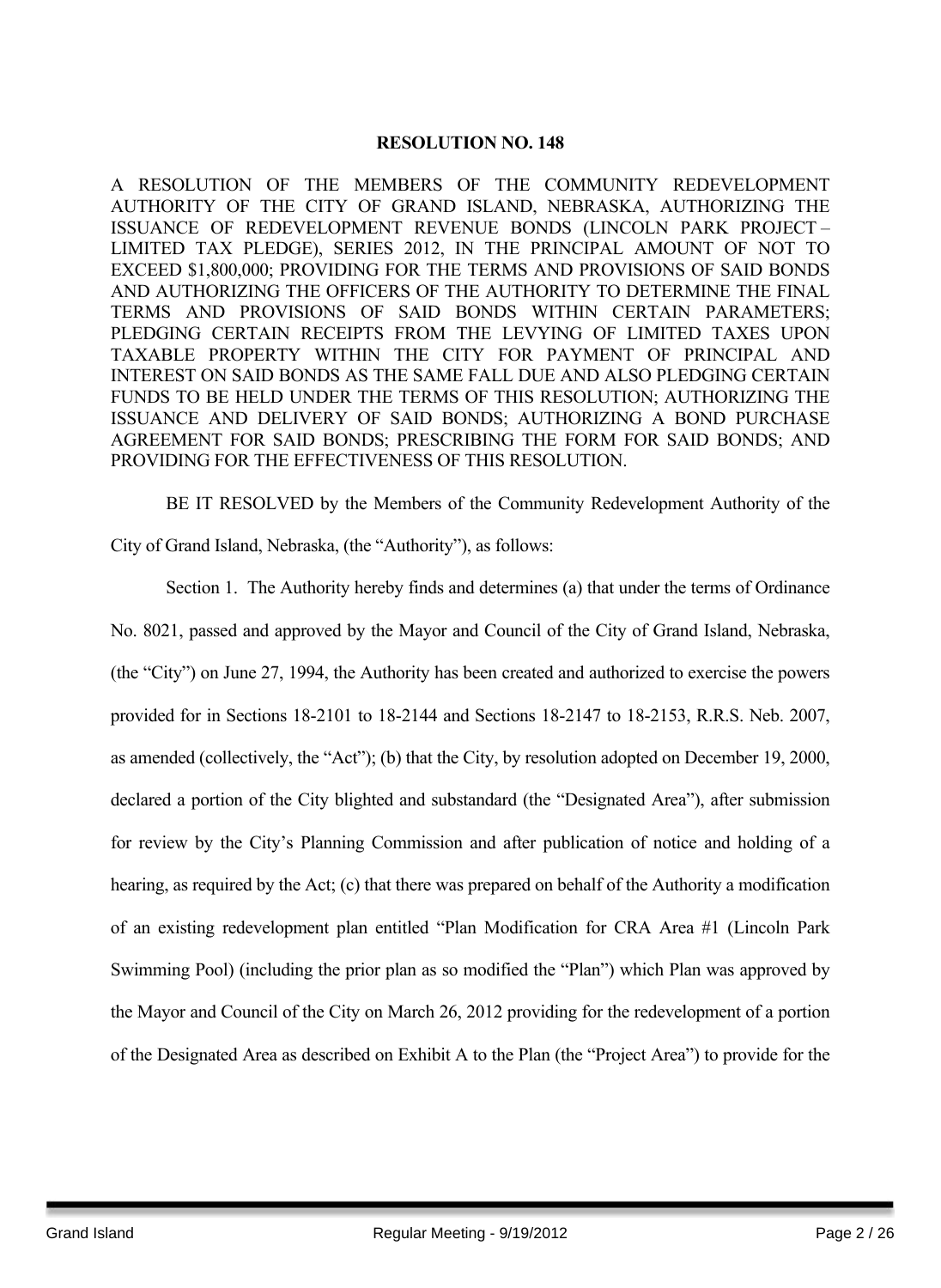construction of a replacement swimming pool facility (the "Project"); (c) that the City had in effect its general plan for the development of the City from the time prior to the preparation of the Plan; (d) that the Plan was submitted to the City Planning Commission of the City and approved and thereafter recommended by the Authority to the Mayor and Council of the City, all prior to the approval of the Plan by the Mayor and Council; (e) that on March 26, 2012, the Mayor and Council of the City held a public hearing on the Plan prior to the approval thereof, for which notice was given by publication as required by law; (f) that the Project represents a general benefit to the City and will maintain and promote the quality of life in CRA Area #1; (h) that in accordance with the terms of Section 18-2107(11) of the Act, the Authority is authorized to certify annually to the Mayor and Council of the City a tax not to exceed 2.6¢ on each \$100 of taxable valuation in the City (the "Authority Taxes") and such Authority Taxes are to be employed to assist in the defraying of expenses of redevelopment projects, including the payment of principal and interest on bonds issued to pay the cost of redevelopment projects and, in that such Authority Taxes represent a property tax levy for bonds as defined in Section 10-134 approved according to law and secured by a levy on property, such Authority Taxes are not included in the levy limits established by Section 77-3442, R.R.S. Neb. 2009, nor subject to allocation under Section 77-3443, R.R.S. Neb. 2009, as amended; (i) that it is necessary and appropriate for the Authority under the terms of the Act to issue redevelopment revenue bonds to provide permanent financing for costs of the Project, with such bonds to be payable solely from Authority Taxes and any other amounts pledged under the terms of this Resolution; and (k) that all conditions, acts and things required by law to exist or to be done precedent to the authorizing of the Authority's redevelopment revenue bonds as provided for in this Resolution do exist and have been done as provided by the Act and other applicable law.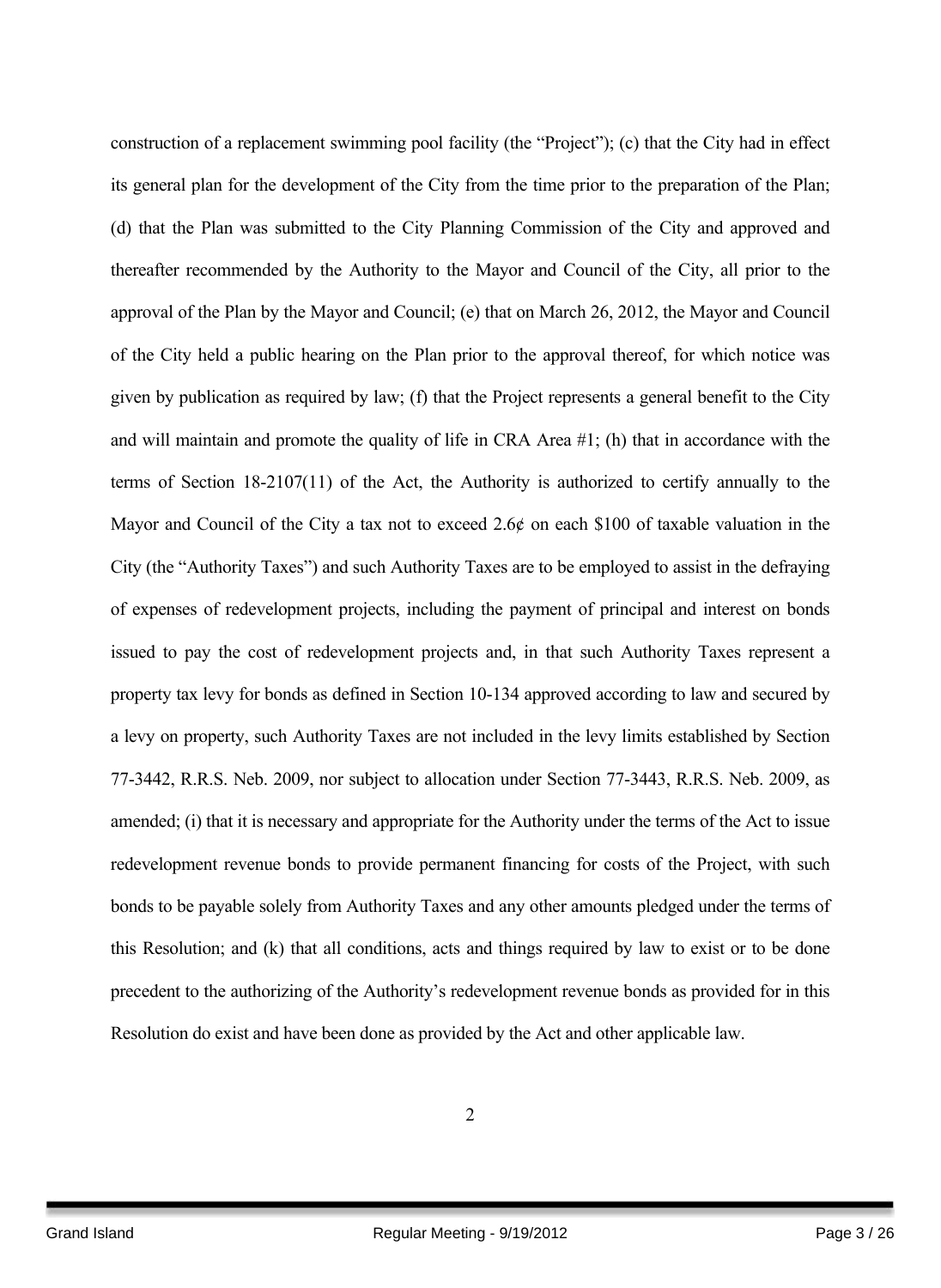Section 2. For the purposes described in Section 1 hereof, there shall be and there are hereby ordered issued the Authority's Redevelopment Revenue Bonds (Lincoln Park Pool Project – Limited Tax Pledge), Series 2012, in the aggregate principal amount of not to exceed One Million Eight Hundred Twenty Thousand Dollars (\$1,800,000) (the "Bonds").

Section 3. The Bonds shall bear interest at the rates per annum (said interest to be computed on the basis of a 360-day year consisting of twelve 30-day months) and mature on December 15 of each year in the principal amounts as follows:

| Principal Amount | Maturing on December 15 of<br>Year | <b>Interest Rate Per Annum</b> |
|------------------|------------------------------------|--------------------------------|
|                  | 2013                               |                                |
| \$170,000        |                                    |                                |
| 175,000          | 2014                               |                                |
| 175,000          | 2015                               |                                |
| 175,000          | 2016                               |                                |
| 175,000          | 2017                               |                                |
| 180,000          | 2018                               |                                |
| 180,000          | 2019                               |                                |
| 185,000          | 2020                               |                                |
| 190,000          | 2021                               |                                |
| 195,000          | 2022                               |                                |
|                  |                                    |                                |

*provided, that the Bonds shall bear such series designation, and shall bear interest at the rates per annum as shall be determined in a written designation (the "Designation") signed by the Chairperson or Secretary of the Authority (each, an "Authorized Officer") on behalf of the Authority and which may be agreed to by Ameritas Investment Corp. (the "Underwriter"), which Designation may also determine or modify the principal amount for each maturity of the Bonds, mandatory redemption provisions (if any), and pricing terms as set forth in Section 8 below, all within the following limitations:*

> *(a) the aggregate principal amount of the Bonds shall not exceed the maximum amount set forth in this Section 3;*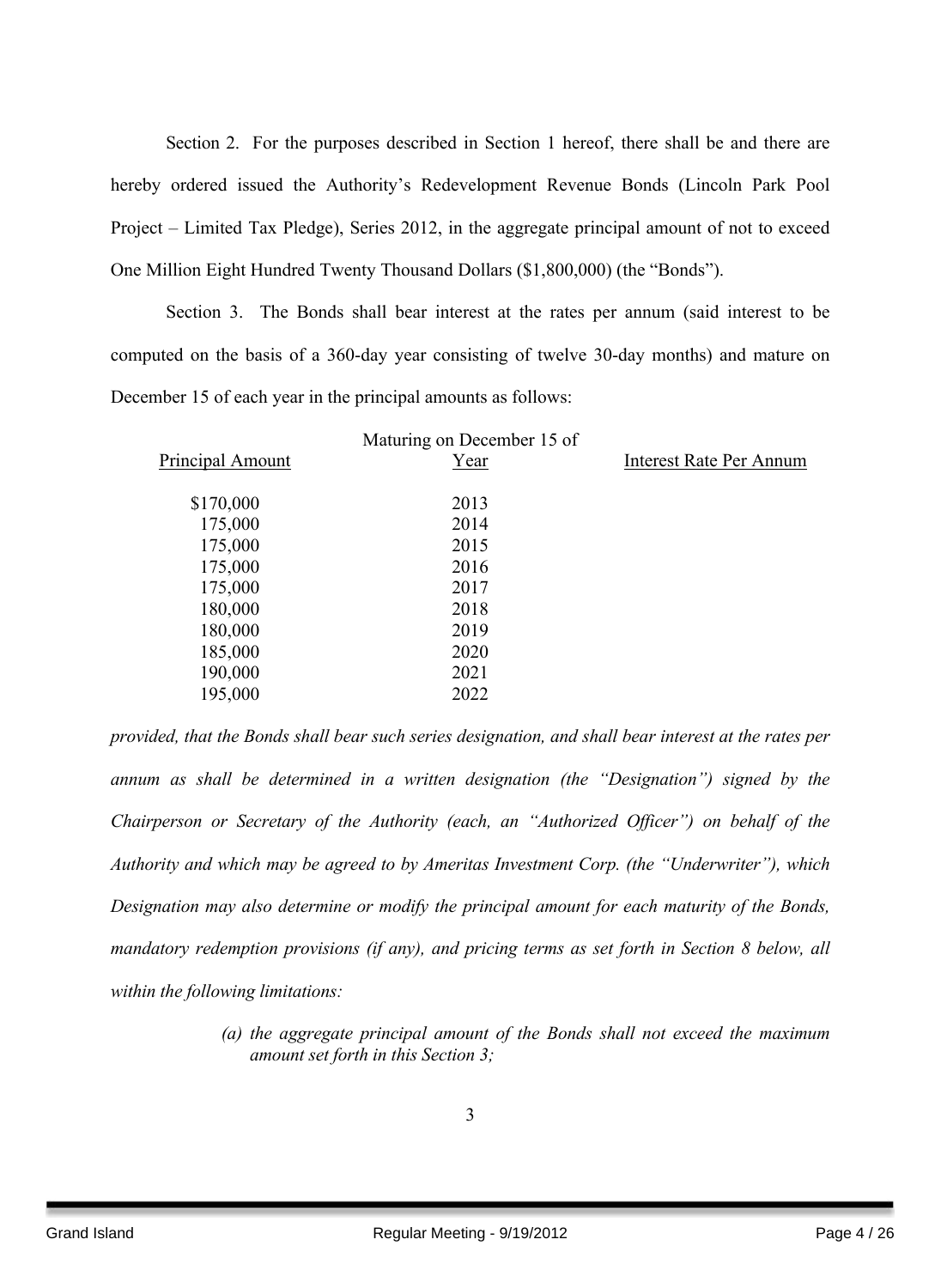- *(b) the all-in true interest cost of the Bonds shall not exceed \_\_\_\_\_\_%;*
- *(c) the aggregate amount of original issue premium and original issue discount (if any) may result in an aggregate net original issue discount (if any) provided that the net proceeds of the Bonds are sufficient to pay the costs of the Project;*
- *(d) the longest maturity of the Bonds may not be later than December 15, 2022; and*
- *(e) two or more of the principal maturities may be combined and issued as "term bonds" and the Authorized Officer may determine the mandatory sinking fund payments and mandatory redemption amounts. Any Bonds issued as "term bonds" shall be redeemed at a redemption price equal to 100% of the principal amount thereof plus accrued interest thereon to the date of redemption and may be selected for redemption by any random method of selection determined appropriate by the Paying Agent and Registrar (as hereinafter designated) or by the Depository (as hereinafter designated).*

*The Authorized Officers (or any one of them) are hereby authorized to make such determinations on behalf of the Authority and to evidence the same by execution and delivery of the Designation and such determinations, when made and agreed to by the Underwriter, shall constitute the action of the Authority without further action of the Authority.*

The Bonds shall be issued in fully registered form in the denomination of \$5,000 or any integral multiple thereof. The date of original issue for the Bonds shall be the date of delivery thereof. Interest on the Bonds, at the respective rates for each maturity, shall be payable on June 15, 2013, and semiannually thereafter on June 15 and December 15 of each year (each of said dates an "Interest Payment Date") and the Bonds shall bear such interest from the date of original issue or the most recent Interest Payment Date to which interest has been paid or provided for, whichever is later. The interest due on each Interest Payment Date shall be payable to the registered owners of record as of the close of business on the last business day of the month

*;*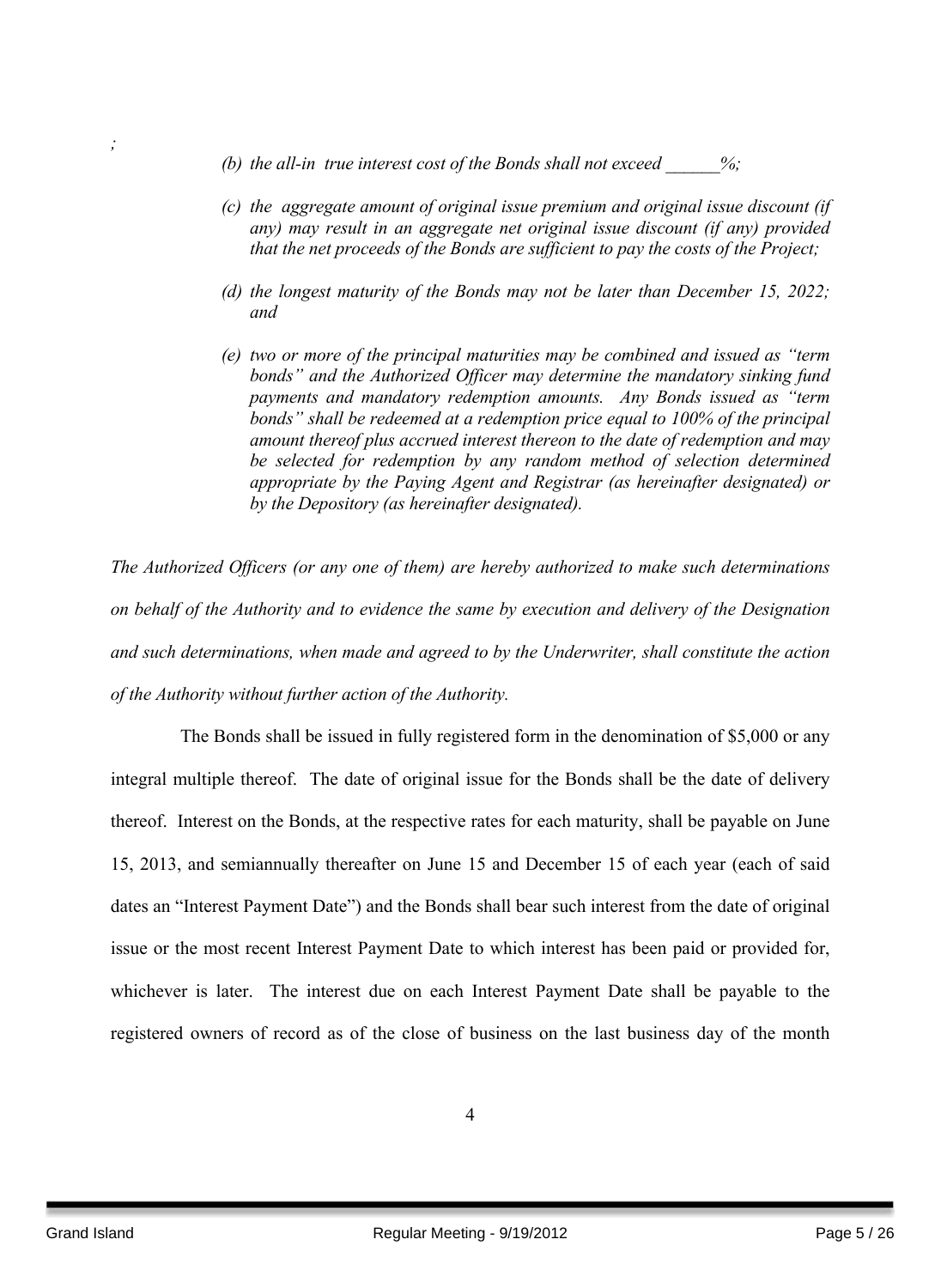immediately preceding the month in which the Interest Payment Date occurs (the "Record Date"), subject to the provisions of Section 5 hereof. The Bonds shall be numbered from 1 upwards in the order of their issuance. None of the Bonds shall be issued originally or upon transfer or partial redemption having more than one principal maturity. The initial bond numbering and principal amounts for each of the Bonds issued shall be designated by the City Treasurer (Finance Director) as *ex officio* treasurer of the Authority (the "Authority Treasurer") as directed by the initial purchaser thereof. Payments of interest due on the Bonds prior to maturity or date of redemption shall be made by the Paying Agent and Registrar, as designated pursuant to Section 4 hereof, by mailing a check or draft in the amount due for such interest on each Interest Payment Date to the registered owner of each Bond, as of the Record Date for such Interest Payment Date, to such owner's registered address as shown on the books of registration as required to be maintained in Section 4 hereof. Payments of principal and accrued interest thereon due at maturity or at any date fixed for redemption prior to maturity shall be made by the Paying Agent and Registrar to the registered owners upon presentation and surrender of the Bonds to the Paying Agent and Registrar. The Authority and the Paying Agent and Registrar may treat the registered owner of any Bond as the absolute owner of such Bond for the purpose of making payments thereon and for all other purposes and neither the Authority nor the Paying Agent and Registrar shall be affected by any notice or knowledge to the contrary, whether such Bond or any installment of interest due thereon shall be overdue or not. All payments on account of interest or principal made to the registered owner of any Bond in accordance with the terms of this Resolution shall be valid and effectual and shall be a discharge of the Authority and the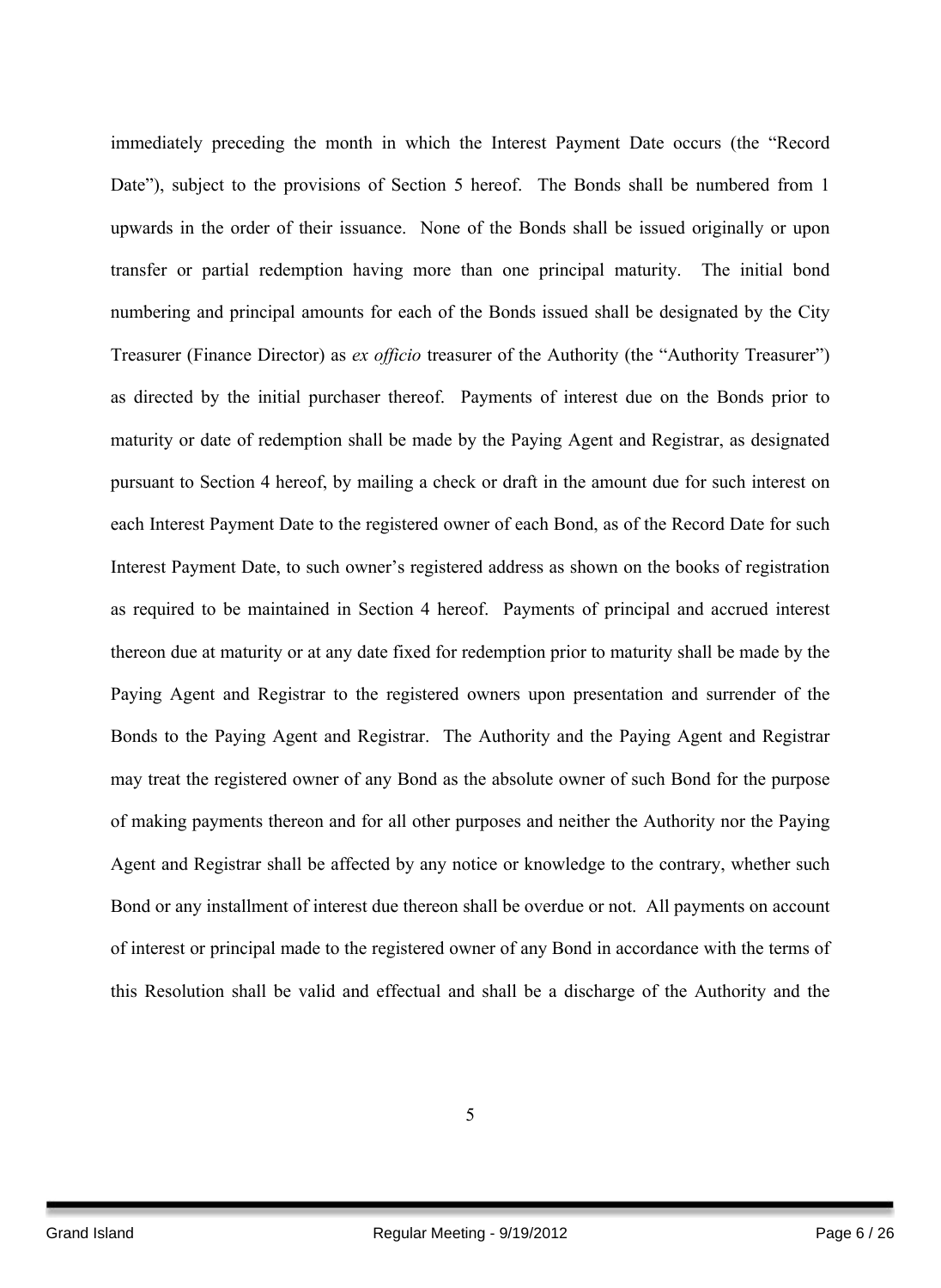Paying Agent and Registrar, in respect of the liability upon the Bonds or claims for interest to the extent of the sum or sums so paid.

Section 4. Wells Fargo Bank, National Association, is hereby designated as Paying Agent and Registrar for the Bonds. Said Paying Agent and Registrar shall serve in such capacities under the terms of an agreement entitled "Paying Agent and Registrar's Agreement" between the Authority and said Paying Agent and Registrar, in substantially the form presented in connection with the adoption of this Resolution, which form is hereby approved. The Chairperson and Secretary are hereby authorized to execute said agreement on behalf of the Authority in the form presented or with such changes, modifications and completions as such officers shall deem appropriate on behalf of the Authority. The Paying Agent and Registrar shall keep and maintain for the Authority books for the registration and transfer of the Bonds at its designated corporate trust office (the "Designated Office"). The names and registered addresses of the registered owner or owners of the Bonds shall at all times be recorded in such books. Any Bond may be transferred pursuant to its provisions at the Designated Office of the Paying Agent and Registrar by surrender of such Bond for cancellation, accompanied by a written instrument of transfer, in form satisfactory to the Paying Agent and Registrar, duly executed by the registered owner in person or by such owner's duly authorized agent, and thereupon the Paying Agent and Registrar on behalf of the Authority will deliver at the Designated Office (or send by registered mail to the transferee owner or owners thereof at such transferee owner's or owners' risk and expense), registered in the name of such transferee owner or owners, a new Bond or Bonds of the same interest rate, aggregate principal amount and maturity. To the extent of the denominations authorized for the Bonds by this Resolution, one Bond may be transferred for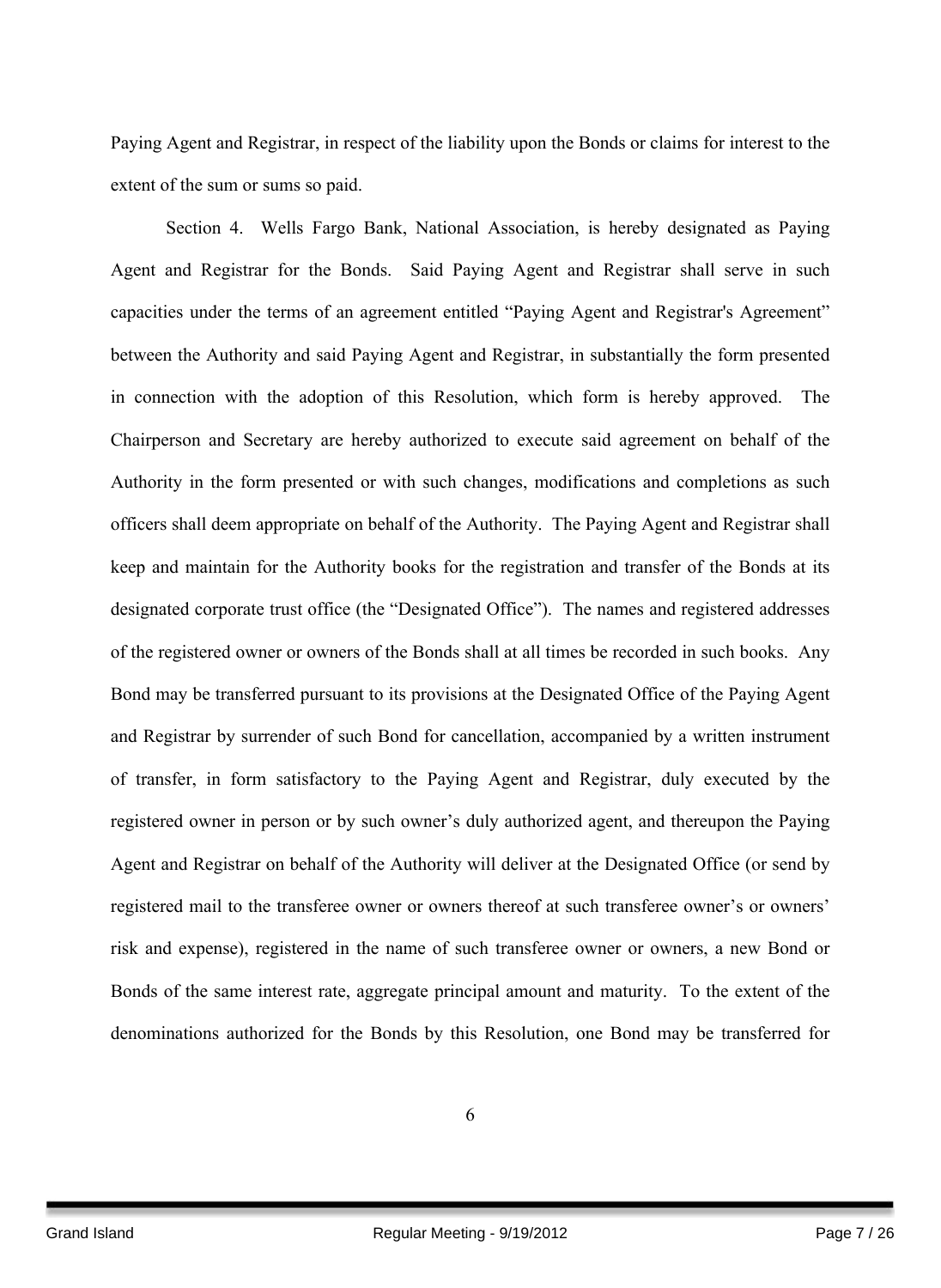several such Bonds of the same interest rate and maturity, and for a like aggregate principal amount, and several such Bonds may be transferred for one or several such Bonds, respectively, of the same interest rate and maturity and for a like aggregate principal amount. In every case of transfer of a Bond, the surrendered Bond shall be canceled and destroyed. All Bonds issued upon transfer of the Bonds so surrendered shall be valid obligations of the Authority evidencing the same obligations as the Bonds surrendered and shall be entitled to all the benefits and protection of this Resolution to the same extent as the Bonds upon transfer of which they were delivered. The Authority and the Paying Agent and Registrar shall not be required to transfer any Bond during any period from any Record Date until its immediately following Interest Payment Date or to transfer any Bond called for redemption for a period of 30 days next preceding the date fixed for redemption.

Section 5. In the event that payments of interest due on the Bonds on an Interest Payment Date are not timely made, such interest shall cease to be payable to the registered owners as of the Record Date for such Interest Payment Date and shall be payable to the registered owners of the Bonds as of a special date of record for payment of such defaulted interest as shall be designated by the Paying Agent and Registrar whenever monies for the purpose of paying such defaulted interest become available.

Section 6. If the date for payment of the principal of or interest on the Bonds shall be a Saturday, Sunday, legal holiday or a day on which banking institutions in the city where the Designated Office of the Paying Agent and Registrar is located are authorized by law or executive order to close, then the date for such payment shall be the next succeeding day which is not a Saturday, Sunday, legal holiday or a day on which such banking institutions are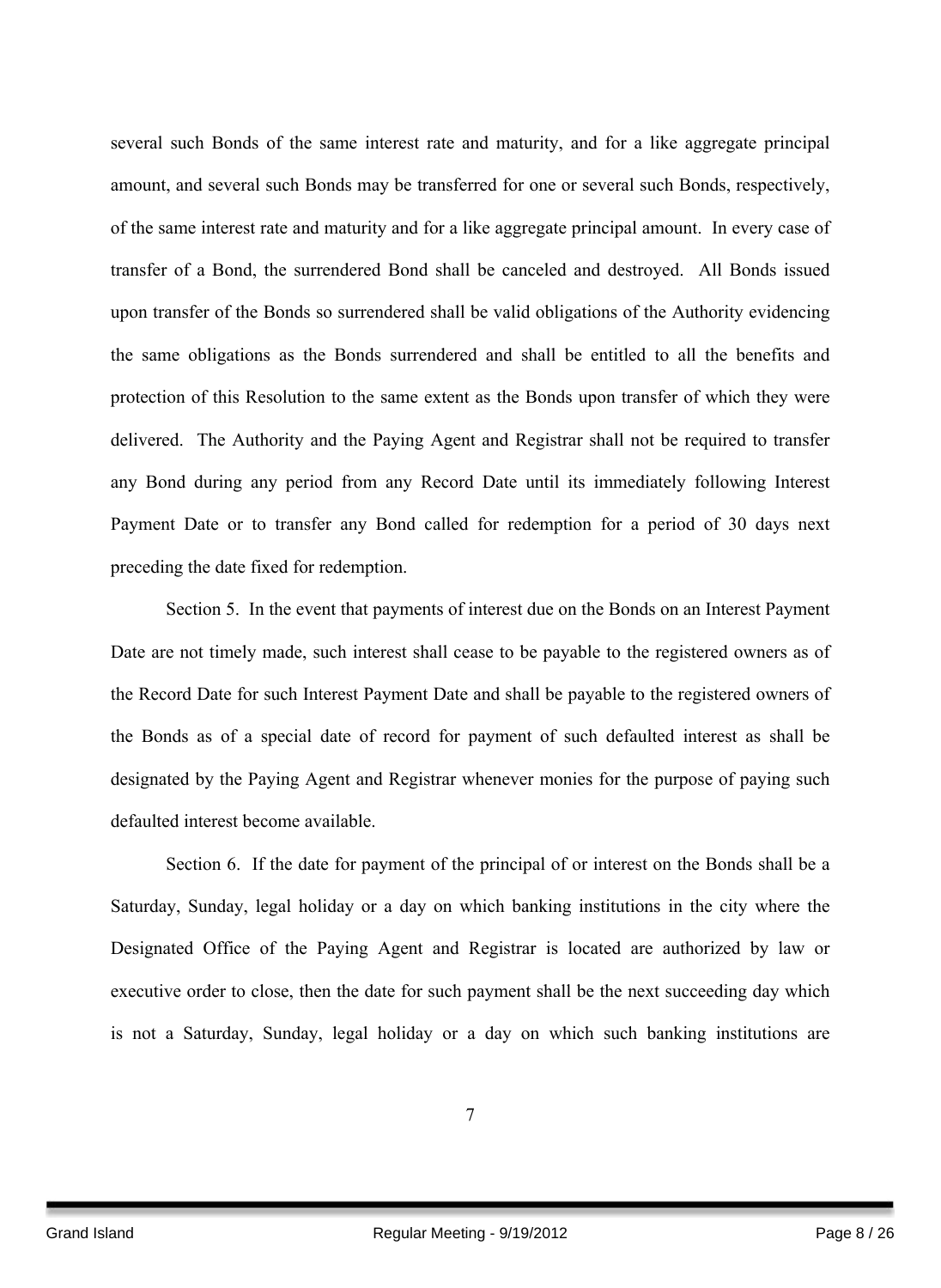authorized to close, and payment on such day shall have the same force and effect as if made on the nominal date of payment.

Section 7. The Bonds shall be subject to redemption, in whole or in part, prior to maturity at any time on or after the fifth anniversary of the date of original issue thereof, at par plus accrued interest on the principal amount redeemed to the date fixed for redemption. The Bonds may be subject to mandatory sinking fund redemption as and to the extent determined in the Designation. The Authority may select the Bonds to be redeemed in its sole discretion but the Bonds shall be redeemed only in amounts of \$5,000 or integral multiples thereof. Bonds redeemed in part only shall be surrendered to the Paying Agent and Registrar in exchange for new Bonds evidencing the unredeemed principal thereof. Notice of redemption of any Bond called for redemption shall be given at the direction of the Authority by the Paying Agent and Registrar by mail not less than 30 days prior to the date fixed for redemption, first class, postage prepaid, sent to the registered owner of such Bond at said owner's registered address. Such notice shall designate the Bond or Bonds to be redeemed by maturity or otherwise, the date of original issue and the date fixed for redemption and shall state that such Bond or Bonds are to be presented for prepayment at the office of the Paying Agent and Registrar. In case of any Bond partially redeemed, such notice shall specify the portion of the principal amount of such Bond to be redeemed. No defect in the mailing of notice for any Bond shall affect the sufficiency of the proceedings of the Authority designating the Bonds called for redemption or the effectiveness of such call for Bonds for which notice by mail has been properly given and the Authority shall have the right to further direct notice of redemption for any such Bond for which defective notice has been given.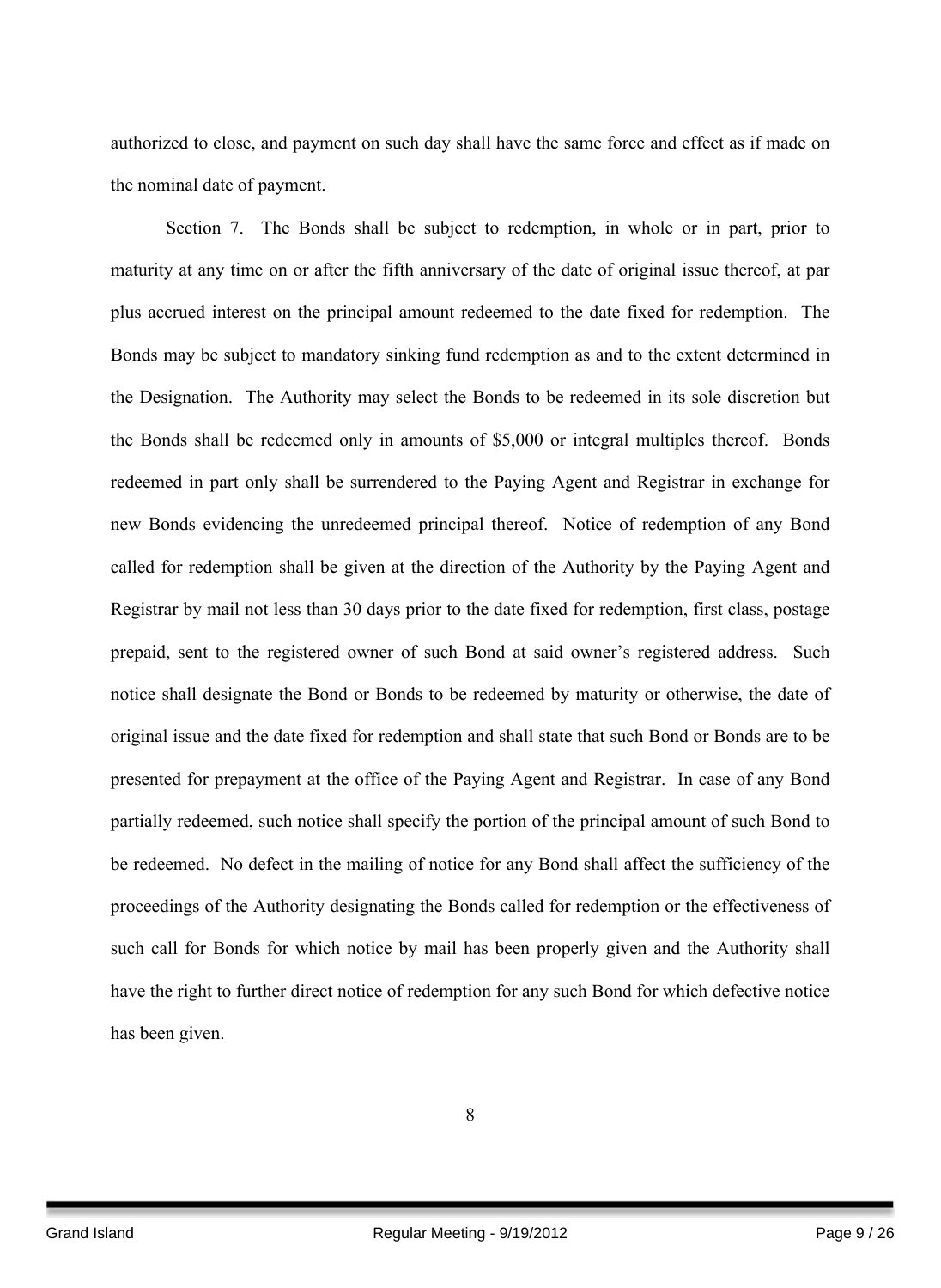Section 8. The Bonds shall be in substantially the following form: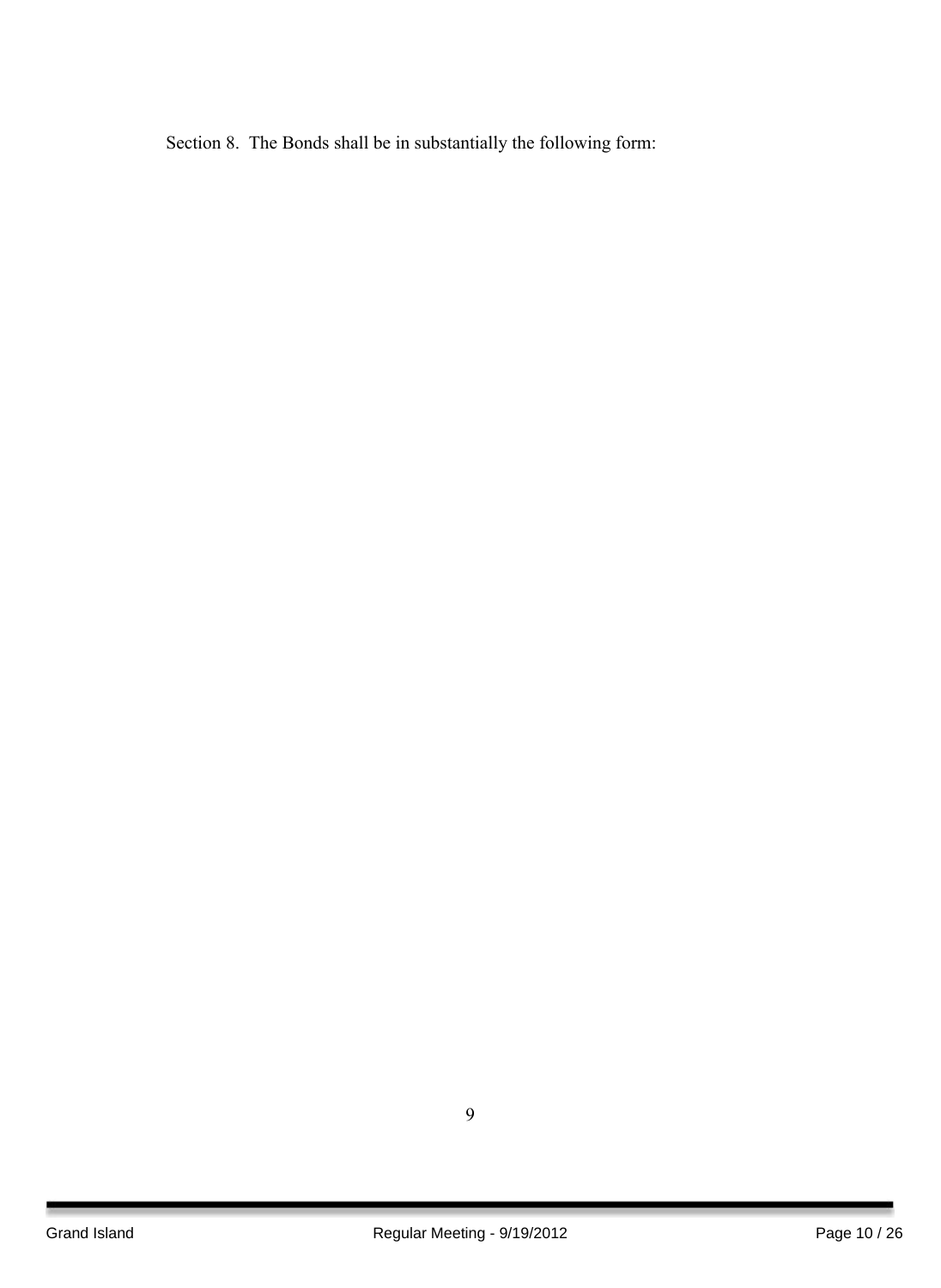## **UNITED STATES OF AMERICA STATE OF NEBRASKA COUNTY OF HALL COMMUNITY REDEVELOPMENT AUTHORITY OF THE CITY OF GRAND ISLAND, NEBRASKA**

### **REDEVELOPMENT REVENUE BONDS (LINCOLN PARK POOL PROJECT – LIMITED TAX PLEDGE), SERIES 2012**

No.  $\sim$ Interest Rate Maturity Date Date of Original Issue CUSIP No. December 15, \_\_\_\_\_\_ \_\_\_\_\_\_\_\_\_\_\_\_\_, 2012

Registered Owner:

Principal Amount: Dollars (\$ )

KNOW ALL PERSONS BY THESE PRESENTS: That the Community Redevelopment Authority of the City of Grand Island, Nebraska, (the "Authority") hereby acknowledges itself to owe and for value received promises to pay, but only from the specific pledged sources as described and referred to herein, to the registered owner specified above, or registered assigns, the principal amount specified above in lawful money of the United States of America on the date of maturity specified above with interest thereon to maturity (or earlier redemption) from the date of original issue or most recent Interest Payment Date to which interest has been paid or provided for, whichever is later, at the rate per annum specified above, payable on June 15, 2013 and semiannually thereafter on June 15 and December 15 of each year (each of said dates an "Interest Payment Date"). Said interest shall be computed on the basis of a 360-day year consisting of twelve 30-day months. The principal of this bond together with interest thereon unpaid and accrued at maturity (or earlier redemption) is payable upon presentation and surrender of this bond at the designated corporate trust office of \_\_\_\_\_\_\_\_\_\_\_\_\_\_\_\_\_\_\_\_\_\_\_\_\_\_\_\_\_\_\_\_\_\_\_\_\_\_, as Paying Agent and Registrar, in \_\_\_\_\_\_\_\_\_\_\_,

\_\_\_\_\_\_\_\_\_\_\_\_. Interest on this bond due prior to maturity or earlier redemption will be paid on each Interest Payment Date by a check or draft mailed by the Paying Agent and Registrar to the registered owner of this bond, as shown on the books of record maintained by the Paying Agent and Registrar, at the close of business on the last business day of the month immediately preceding the month in which the Interest Payment Date occurs, to such owner's registered address as shown on such books and records. Any interest not so timely paid shall cease to be payable to the person entitled thereto as of the record date such interest was payable, and shall be payable to the person who is the registered owner of this bond (or of one or more predecessor bonds hereto) on such special record date for payment of such defaulted interest as shall be fixed by the Paying Agent and Registrar whenever monies for such purpose become available.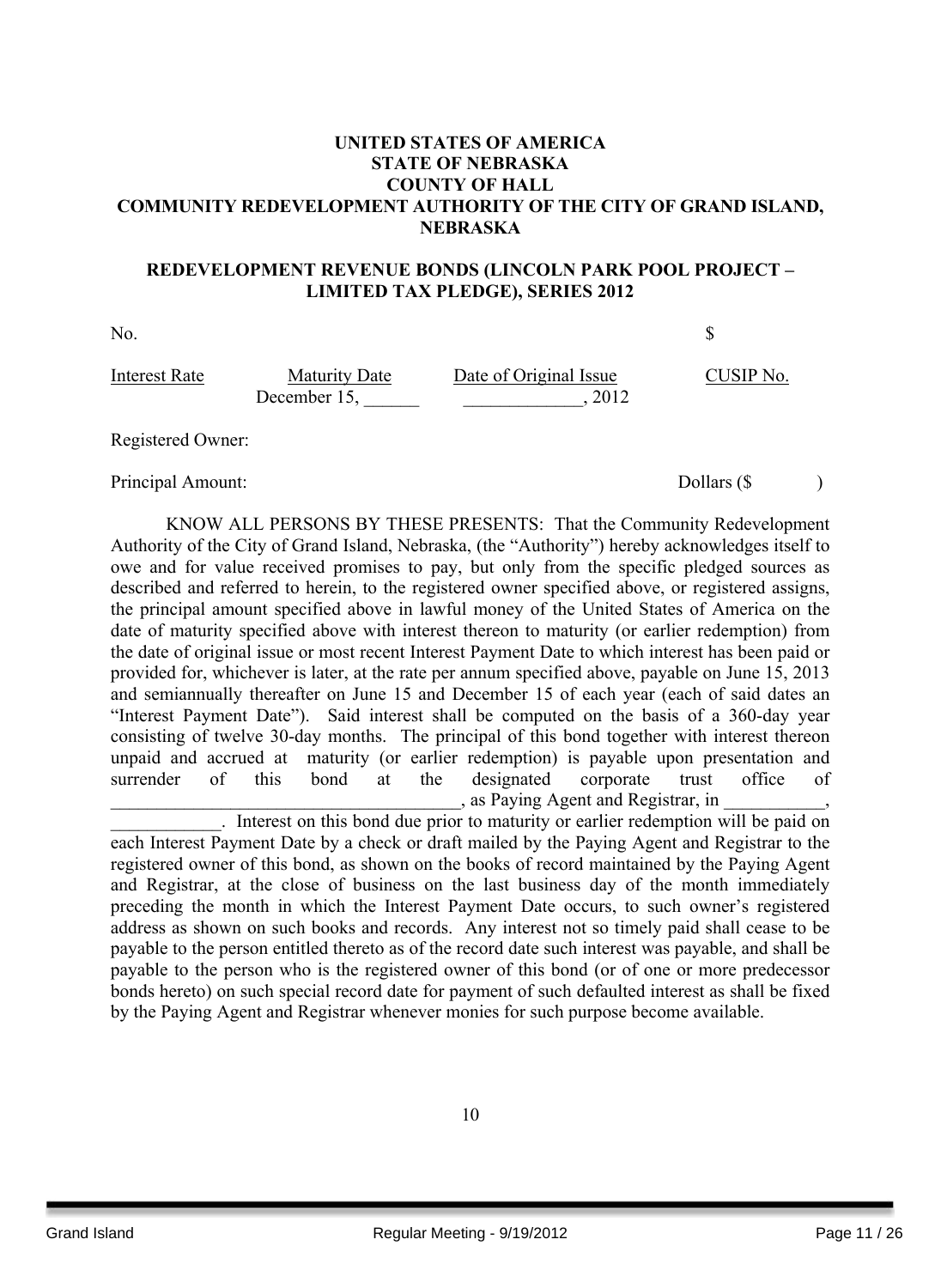This bond is one of a series and issue of fully registered bonds of the total principal amount of Theorem 2012 is the Dollars (\$  $\qquad \qquad$  ), of even date and like tenor except as to date of maturity, rate of interest and denomination which were issued by the Authority for the purpose of paying the costs of a replacement swimming pool facility for Lincoln Park in the Authority's Redevelopment Area #1, all as located within the corporate limits of the City of Grand Island, Nebraska (the "City"), as a redevelopment project designated in that Redevelopment Plan Modification approved by the Mayor and Council of the City, on March 26, 2012 (the "Plan"), all in compliance with Article 21 of Chapter 18, Reissue Revised Statutes of Nebraska, 2007, as amended, (the "Act") and has been duly authorized by resolution adopted by the Members of the Authority on September 19, 2012 (the "Resolution").

This bond constitutes a limited obligation of the Authority payable exclusively from the limited tax which the City is authorized to provide for pursuant to Section 18-2107(11) of the Act (the "Authority Taxes") and reserve funds (if any) held under the terms of the Resolution. Pursuant to the Resolution and Section 18-2124 and 18-2130 of the Act, the Authority Taxes have been pledged for the payment of this bond, both principal and interest as the same fall due. The Authority hereby agrees to provide for the Authority Taxes in a sufficient amount in each year to pay the principal and interest of this bond and the other bonds of this issue as the same fall due. **This bond shall not constitute a general obligation of the City or the Authority and neither the City nor the Authority shall be liable for the payment thereof out of any sources other than amounts received from the Authority Taxes and reserve funds (if any) held for the payment of principal and interest on this bond under the terms of the Resolution. This bond shall not constitute an obligation of the State of Nebraska or of the City of Grand Island (except for amounts from the Authority Taxes and any such reserve funds) and neither the State of Nebraska nor the City of Grand Island shall be liable for the payment thereof from any fund or source including but not limited to tax monies belonging to either thereof (except for amounts from the Authority Taxes). Neither the Members of the Authority's governing body nor any person executing this bond shall be liable personally on this bond by reason of the issuance hereof.**

Bonds of this issue are subject to redemption at the option of the Authority, in whole or in part, at any time on or after the fifth anniversary of the date of original issue thereof, at par plus interest accrued on the principal amount redeemed to the date fixed for redemption. Notice of redemption shall be given by mail to the registered owner of any bond to be redeemed at said registered owner's address in the manner specified in the Resolution authorizing said issue of bonds. Individual bonds may be redeemed in part but only in \$5,000 amounts or integral multiples thereof.

# [ADD MANDATORY SINKING FUND PROVISIONS, IF ANY]

This bond is transferable by the registered owner or such owner's attorney duly authorized in writing at the office of the Paying Agent and Registrar upon surrender and cancellation of this bond, and thereupon a new bond or bonds of the same aggregate principal amount, interest rate and maturity will be issued to the transferee as provided in the Resolution,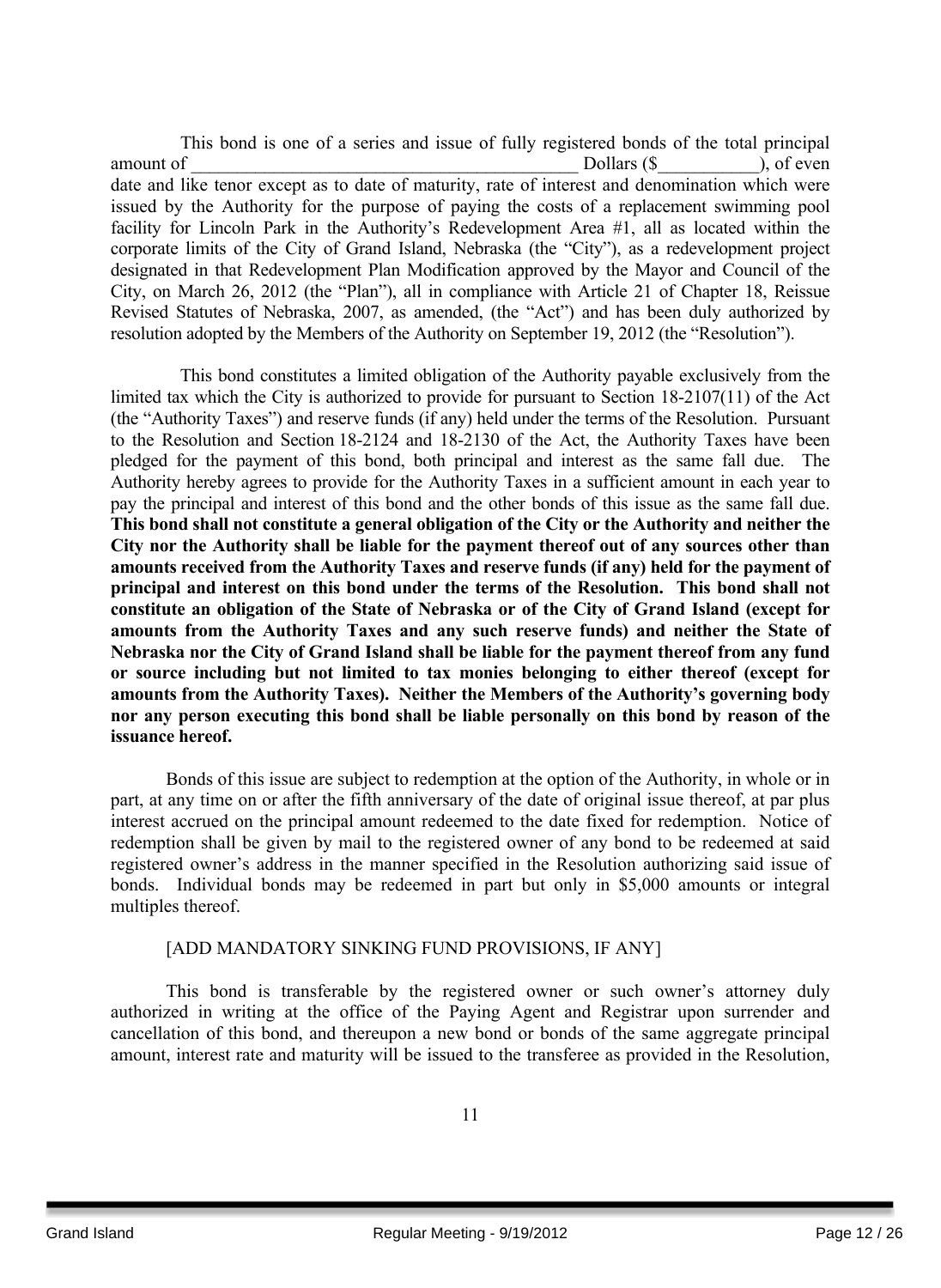subject to the limitations therein prescribed. The Authority, the Paying Agent and Registrar and any other person may treat the person in whose name this bond is registered as the absolute owner hereof for the purpose of receiving payment due hereunder and for all purposes and shall not be affected by any notice to the contrary, whether this bond be overdue or not.

If the date for payment of the principal of or interest on this bond shall be a Saturday, Sunday, legal holiday or a day on which banking institutions in the city where the designated corporate trust office of the Paying Agent and Registrar is located are authorized by law or executive order to close, then the date for such payment shall be the next succeeding day which is not a Saturday, Sunday, legal holiday or a day on which such banking institutions are authorized to close, and payment on such day shall have the same force and effect as if made on the nominal date of payment.

IT IS HEREBY CERTIFIED AND WARRANTED that all conditions, acts and things required by law to exist or to be done precedent to and in the issuance of this bond did exist, did happen and were done and performed in regular and due form and time as required by law and that the indebtedness of the Authority, including this bond, does not exceed any limitation imposed by law.

AS PROVIDED IN THE RESOLUTION REFERRED TO HEREIN, UNTIL THE TERMINATION OF THE SYSTEM OF BOOK-ENTRY-ONLY TRANSFERS THROUGH THE DEPOSITORY TRUST COMPANY, NEW YORK, NEW YORK (TOGETHER WITH ANY SUCCESSOR SECURITIES DEPOSITORY APPOINTED PURSUANT TO THE RESOLUTION, "DTC"), AND NOTWITHSTANDING ANY OTHER PROVISIONS OF THE RESOLUTION TO THE CONTRARY, A PORTION OF THE PRINCIPAL AMOUNT OF THIS BOND MAY BE PAID OR REDEEMED WITHOUT SURRENDER HEREOF TO THE PAYING AGENT AND REGISTRAR. DTC OR A NOMINEE, TRANSFEREE OR ASSIGNEE OF DTC OF THIS BOND MAY NOT RELY UPON THE PRINCIPAL AMOUNT INDICATED HEREON AS THE PRINCIPAL AMOUNT HEREOF OUTSTANDING AND UNPAID. THE PRINCIPAL AMOUNT HEREOF OUTSTANDING AND UNPAID SHALL FOR ALL PURPOSES BE THE AMOUNT DETERMINED IN THE MANNER PROVIDED IN THE RESOLUTION.

UNLESS THIS BOND IS PRESENTED BY AN AUTHORIZED OFFICER OF DTC (A) TO THE PAYING AGENT AND REGISTRAR FOR REGISTRATION OF TRANSFER OR EXCHANGE OR (B) TO THE PAYING AGENT AND REGISTRAR FOR PAYMENT OF PRINCIPAL, AND ANY BOND ISSUED IN REPLACEMENT HEREOF OR SUBSTITUTION HEREOF IS REGISTERED IN THE NAME OF DTC AND ANY PAYMENT IS MADE TO DTC OR ITS NOMINEE, ANY TRANSFER, PLEDGE OR OTHER USE HEREOF FOR VALUE OR OTHERWISE BY OR TO ANY PERSONS IS WRONGFUL BECAUSE ONLY THE REGISTERED OWNER HEREOF, DTC OR ITS NOMINEE, HAS AN INTEREST HEREIN.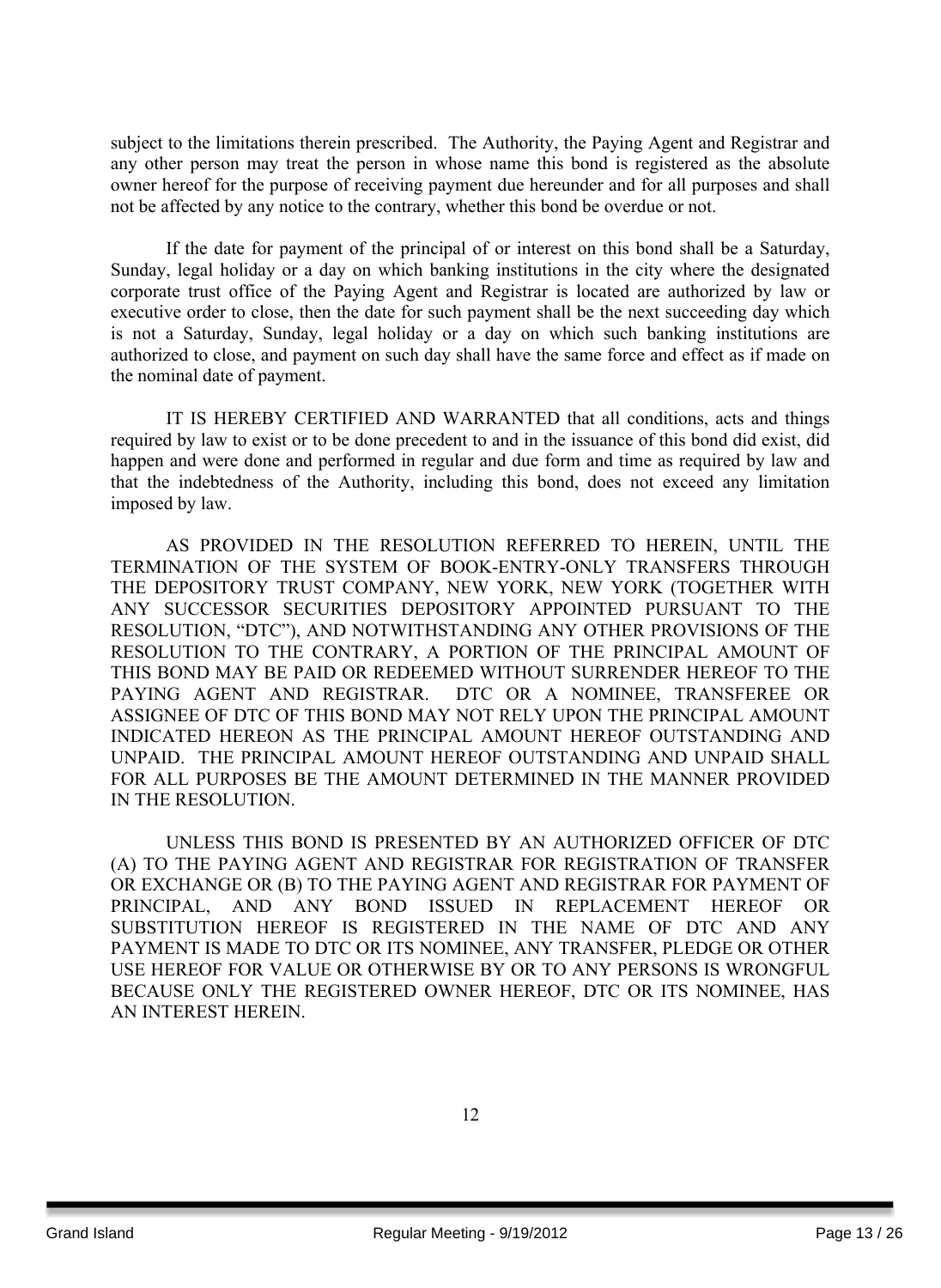This bond shall not be valid and binding on the Authority until authenticated by the Paying Agent and Registrar.

IN WITNESS WHEREOF, the Chairperson and Secretary of the Authority have caused this bond to be executed on behalf of the Authority with the facsimile signatures of the Chairperson and Secretary, all as of the date of original issue specified above.

## **COMMUNITY REDEVELOPMENT AUTHORITY OF THE CITY OF GRAND ISLAND, NEBRASKA**

By: (Sample – Do Not Sign) **Chairperson** 

ATTEST:

(Sample – Do Not Sign) Secretary

### **CERTIFICATE OF AUTHENTICATION AND REGISTRATION**

This bond is one of the series designated therein and has been registered to the owner named in said bond and the name of such owner has been recorded in the books of record maintained by the undersigned as Paying Agent and Registrar for said issue of bonds.

> (Sample – Do Not Sign) Paying Agent and Registrar

By:

Authorized Officer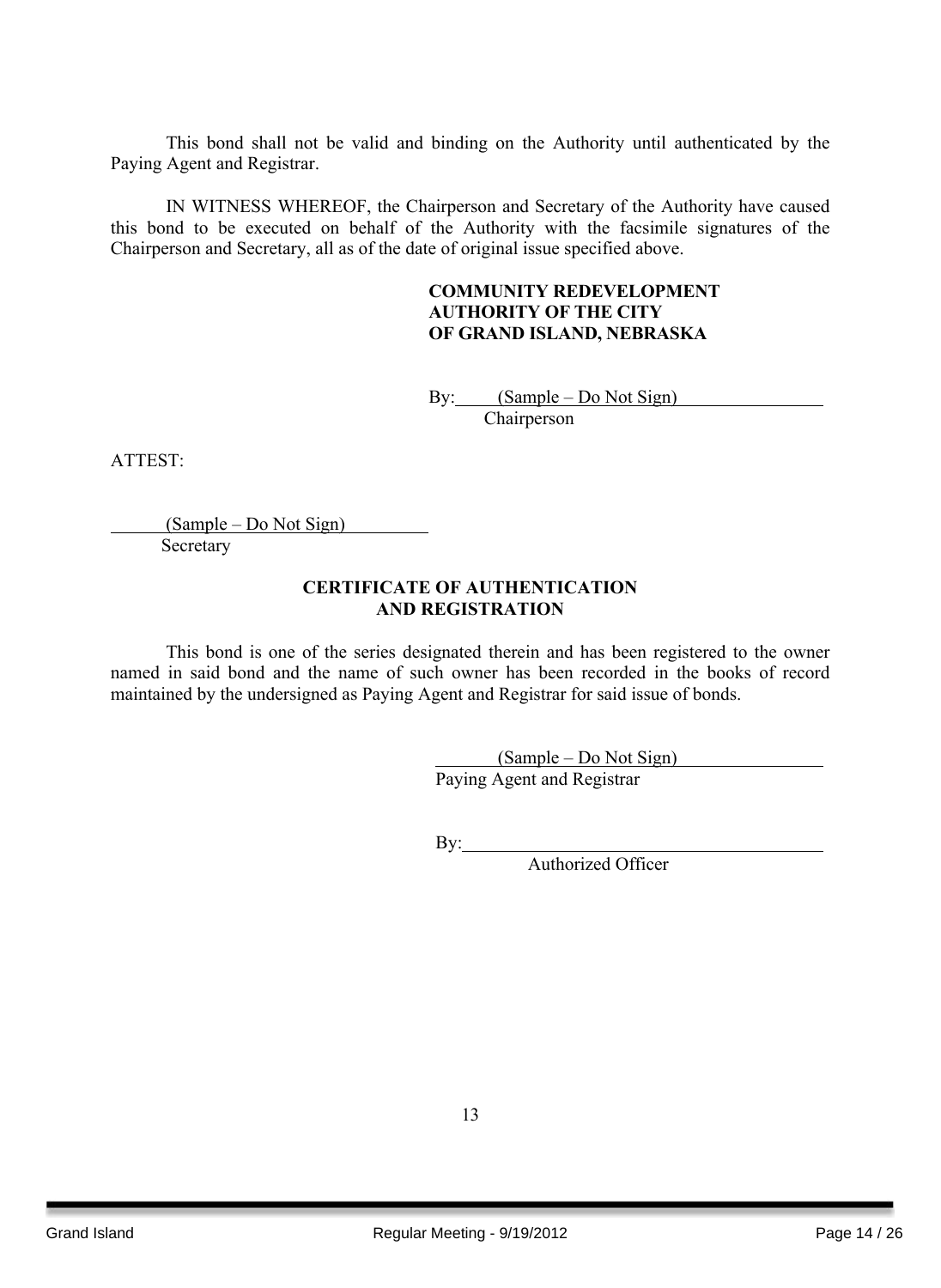# (Form of Assignment)

|                                                            | hereby sells,                                                                                |
|------------------------------------------------------------|----------------------------------------------------------------------------------------------|
| assigns and transfers unto                                 |                                                                                              |
|                                                            | (Social Security or Taxpayer I.D. No.                                                        |
|                                                            | the within bond and hereby irrevocably constitutes and appoints<br>attorney, to transfer the |
| Registrar with full power of substitution in the premises. | same on the books of registration in the office of the within mentioned Paying Agent and     |
|                                                            | Dated:                                                                                       |
|                                                            | Registered Owner(s)                                                                          |
|                                                            |                                                                                              |
|                                                            |                                                                                              |
| Signature Guaranteed                                       |                                                                                              |
| $\mathbf{B}$ y                                             |                                                                                              |
| Authorized Officer(s)                                      |                                                                                              |

Note: The signature(s) on this assignment MUST CORRESPOND with the name(s) as written on the face of the within bond in every particular, without alteration, enlargement or any change whatsoever, and must be guaranteed by a commercial bank or a trust company or by a firm having membership on the New York, Midwest or other stock exchange.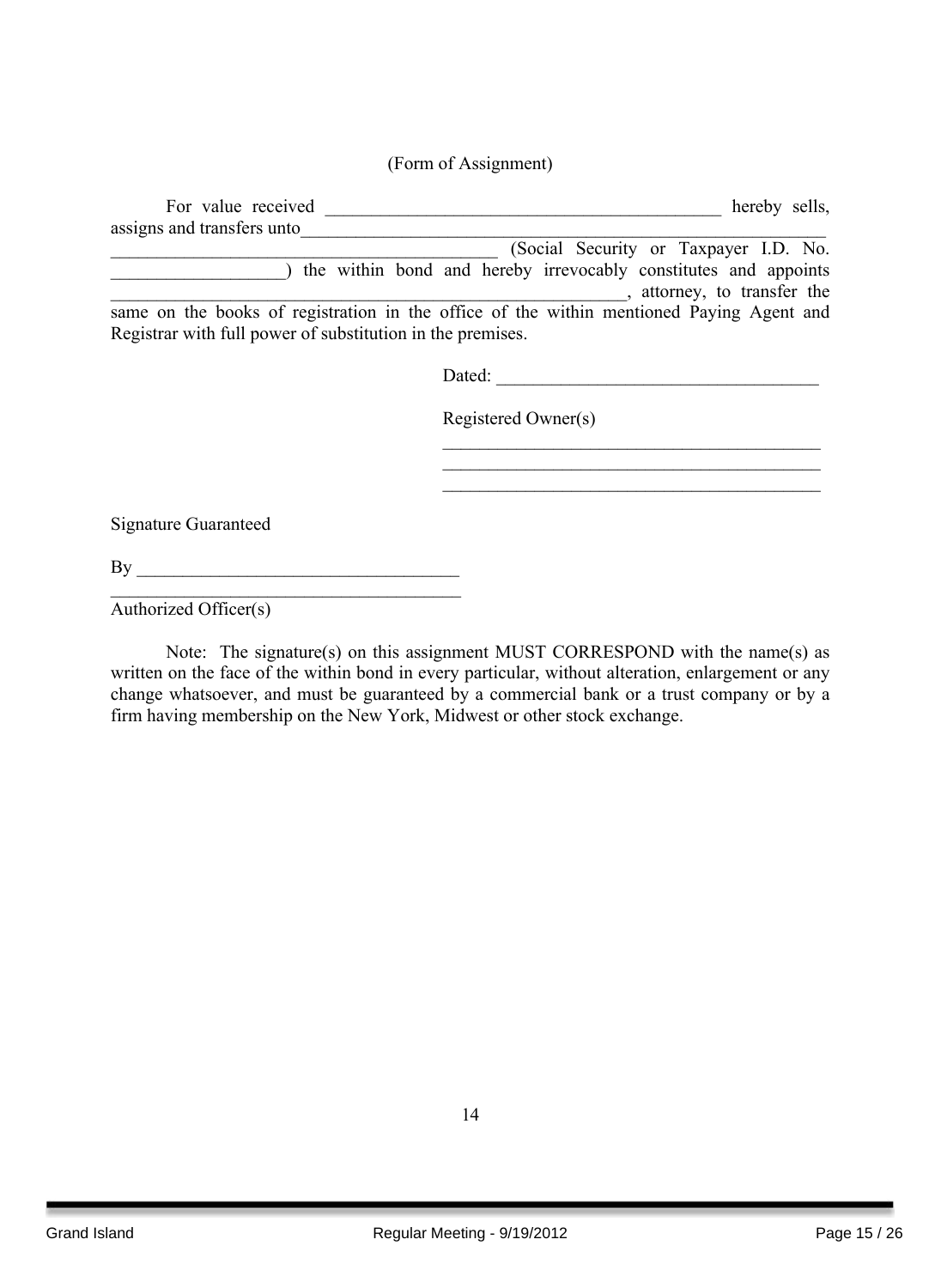Section 9. Each of the Bonds shall be executed on behalf of the Authority with the facsimile signatures of the Chairperson and the Secretary. The Bonds shall be issued initially as "book-entry-only" bonds under the services of The Depository Trust Company (the "Depository"), with one typewritten bond certificate per maturity being issued to the Depository. In such connection said officers are authorized to execute and deliver a Letter of Representations (the "Letter of Representations") in the form required by the Depository (which may be in the form of a blanket letter, including any such letter previously or concurrently executed and delivered), for and on behalf of the Authority, which shall thereafter govern matters with respect to registration, transfer, payment and redemption of the Bonds. With respect to the issuance of the Bonds as "book-entry-only" bonds, the following provisions shall apply:

(a) The Authority and the Paying Agent and Registrar shall have no responsibility or obligation to any broker-dealer, bank or other financial institution for which the Depository holds Bonds as securities depository (each, a "Bond Participant") or to any person who is an actual purchaser of a Bond from a Bond Participant while the Bonds are in book-entry form (each, a "Beneficial Owner") with respect to the following:

(i) the accuracy of the records of the Depository, any nominees of the Depository or any Bond Participant with respect to any ownership interest in the Bonds,

 (ii) the delivery to any Bond Participant, any Beneficial Owner or any other person, other than the Depository, of any notice with respect to the Bonds, including any notice of redemption, or

 (iii) the payment to any Bond Participant, any Beneficial Owner or any other person, other than the Depository, of any amount with respect to the Bonds.

The Paying Agent and Registrar shall make payments with respect to the Bonds only to or upon the order of the Depository or its nominee, and all such payments shall be valid and effective fully to satisfy and discharge the obligations with respect to such Bonds to the extent of the sum or sums so paid. No person other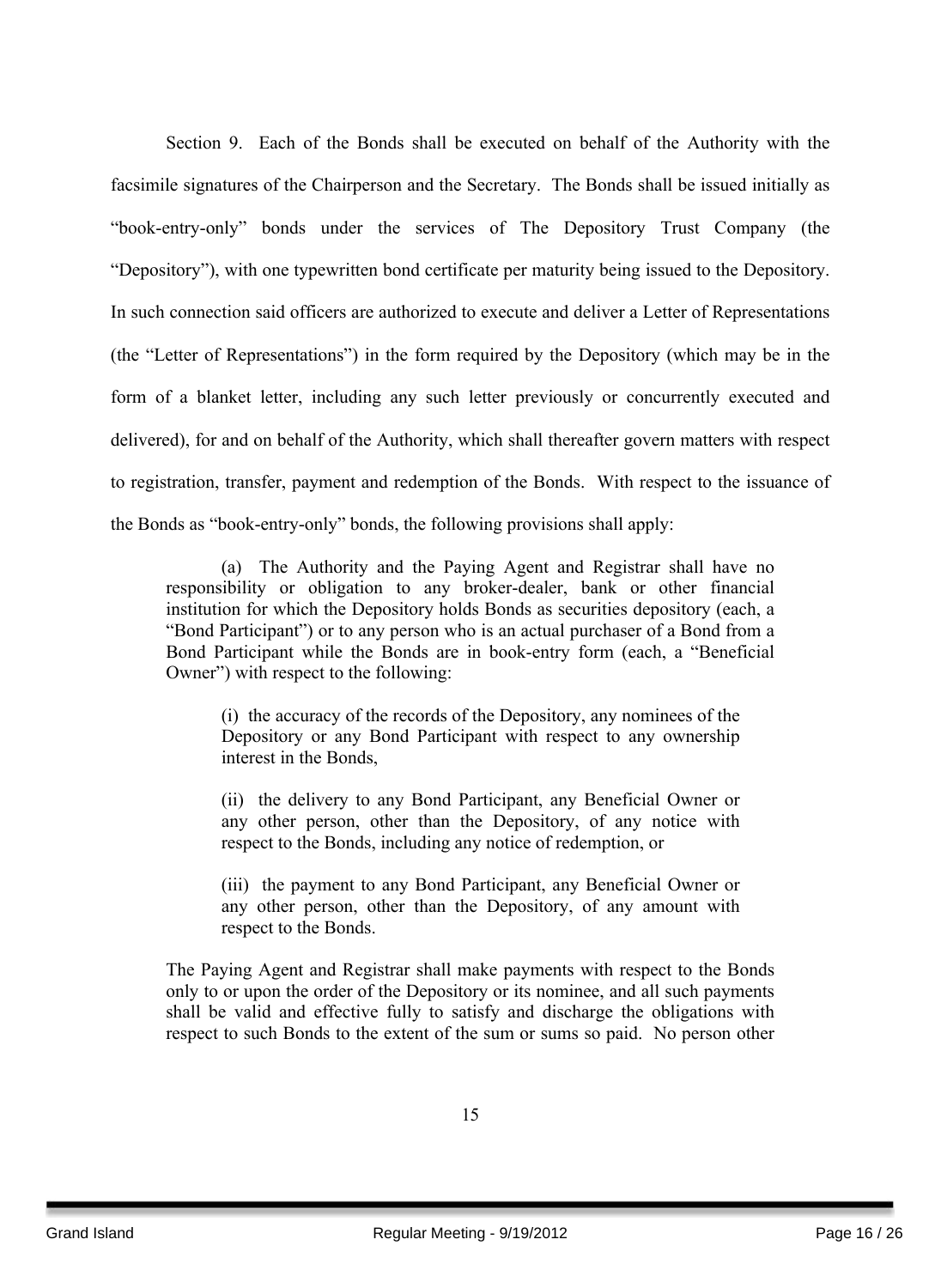than the Depository shall receive an authenticated Bond, except as provided in (e) below.

(b) Upon receipt by the Paying Agent and Registrar of written notice from the Depository to the effect that the Depository is unable or unwilling to discharge its responsibilities, the Paying Agent and Registrar shall issue, transfer and exchange Bonds requested by the Depository in appropriate amounts. Whenever the Depository requests the Paying Agent and Registrar to do so, the Paying Agent and Registrar will cooperate with the Depository in taking appropriate action after reasonable notice (i) to arrange, with the prior written consent of the Authority, for a substitute depository willing and able upon reasonable and customary terms to maintain custody of the Bonds or (ii) to make available Bonds registered in whatever name or names as the Beneficial Owners transferring or exchanging such Bonds shall designate.

(c) If the Authority determines that it is desirable that certificates representing the Bonds be delivered to the ultimate beneficial owners of the Bonds and so notifies the Paying Agent and Registrar in writing, the Paying Agent and Registrar shall so notify the Depository, whereupon the Depository will notify the Bond Participants of the availability through the Depository of bond certificates representing the Bonds. In such event, the Paying Agent and Registrar shall issue, transfer and exchange bond certificates representing the Bonds as requested by the Depository in appropriate amounts and in authorized denominations.

(d) Notwithstanding any other provision of this Resolution to the contrary, so long as any Bond is registered in the name of the Depository or any nominee thereof, all payments with respect to such Bond and all notices with respect to such Bond shall be made and given, respectively, to the Depository as provided in the Letter of Representations.

(e) Registered ownership of the Bonds may be transferred on the books of registration maintained by the Paying Agent and Registrar, and the Bonds may be delivered in physical form to the following:

(i) any successor securities depository or its nominee; or

(ii) any person, upon (A) the resignation of the Depository from its functions as depository or (B) termination of the use of the Depository pursuant to this Section.

(f) In the event of any partial redemption of a Bond unless and until such partially redeemed Bond has been replaced in accordance with the provisions of this Resolution, the books and records of the Paying Agent and Registrar shall govern and establish the principal amount of such bond as is then outstanding and all of the Bonds issued to the Depository or its nominee shall contain a legend to such effect.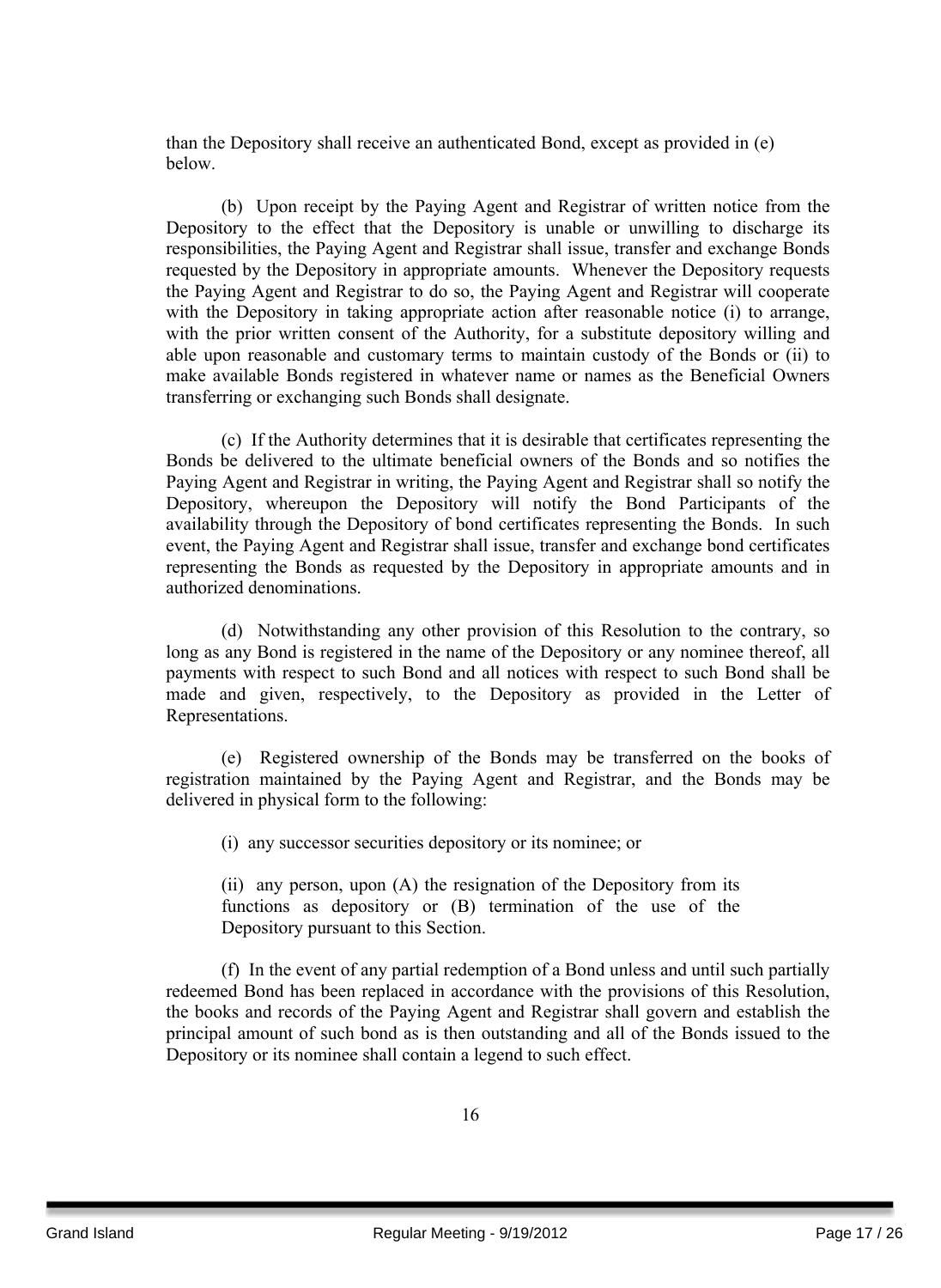If for any reason the Depository is terminated or resigns and is not replaced, the Authority shall immediately provide a supply of printed bond certificates for issuance upon the transfers from the Depository and subsequent transfers or in the event of partial redemption. In the event that such supply of certificates shall be insufficient to meet the requirements of the Paying Agent and Registrar for issuance of replacement certificates upon transfer or partial redemption, the Authority agrees to order printed an additional supply of such certificates and to direct their execution by manual or facsimile signatures of its then duly qualified and acting Chairperson and Secretary. In case any officer whose signature or facsimile thereof shall appear on any Bond shall cease to be such officer before the delivery of such Bond (including such certificates delivered to the Paying Agent and Registrar for issuance upon transfer or partial redemption), such signature or such facsimile signature shall nevertheless be valid and sufficient for all purposes the same as if such officer or officers had remained in office until the delivery of such bond. The Bonds shall not be valid and binding on the Authority until authenticated by the Paying Agent and Registrar. Thereafter the Bonds shall be delivered to the Paying Agent and Registrar for registration and authentication. Upon execution, registration and authentication of the Bonds, they shall be delivered to the City Treasurer, who is authorized to deliver them to Ameritas Investment Corp., as initial purchaser thereof, upon receipt of a purchase price in the amount of  $\%$  of the principal amount of the Bonds (or such other purchase price as may be determined in the Designation) plus accrued interest thereon to date of payment for the Bonds. Said initial purchaser shall have the right to direct the registration of the Bonds and the denominations thereof within each maturity, subject to the restrictions of this Resolution. Such purchaser and its agents, representatives and the Authority's bond counsel are hereby authorized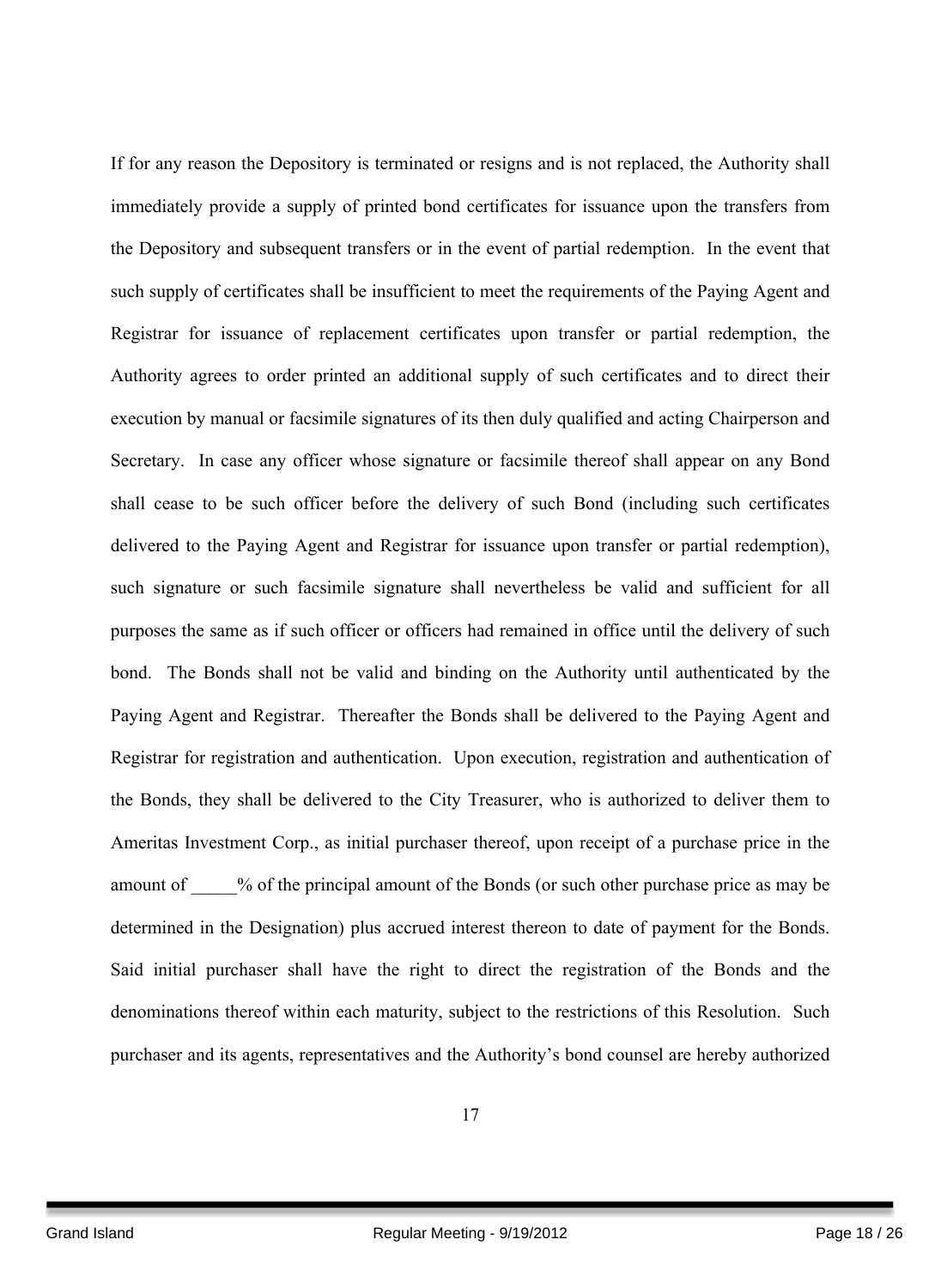to take such actions on behalf of the Authority as are necessary to effectuate the closing of the issuance and sale of the Bonds, including, without limitation, authorizing the release of the Bonds by the Depository at closing. The officers of the Authority (or any one of them) are hereby authorized to execute and deliver the Bond Purchase Agreement for and on behalf of the Authority.

Section 10. The Authority's Secretary is directed to make and certify one or more transcripts of the proceedings of the Authority precedent to the issuance of the Bonds. One such certified transcript shall be delivered to the original purchaser of the Bonds. All amounts received from the sale of the Bonds shall be applied to costs of the Project upon order of the Authority. Costs of the Project shall include but not be limited to costs incurred by the City for accomplishing the Project.

Section 11. There is hereby ordered established and created with the Treasurer of the City, acting as Authority's Treasurer, a special fund and account to be designated as the "Series 2012 Bond Payment Account". Amounts from the previously certified levy of taxes may be deposited to the Series 2012 Bond Payment Account, to assure timely payment of the first year's principal and interest on the Bonds, as determined appropriate by the officers of the Authority. The Authority hereby agrees that it will certify for levy and levy annually, in accordance with the authorization set forth in Section 18-2107(11) of the Act, taxes on all the taxable property in the City at a rate not to exceed 2.6 $\phi$  on each \$100 of taxable valuation sufficient to provide for the payments of principal and interest on the Bonds as the same fall due, such taxes being referred to in this Resolution as the "Authority Taxes". The Authority, hereby pledges the Authority Taxes for the prompt payment of the principal and interest on the Bonds as the same fall due, in accordance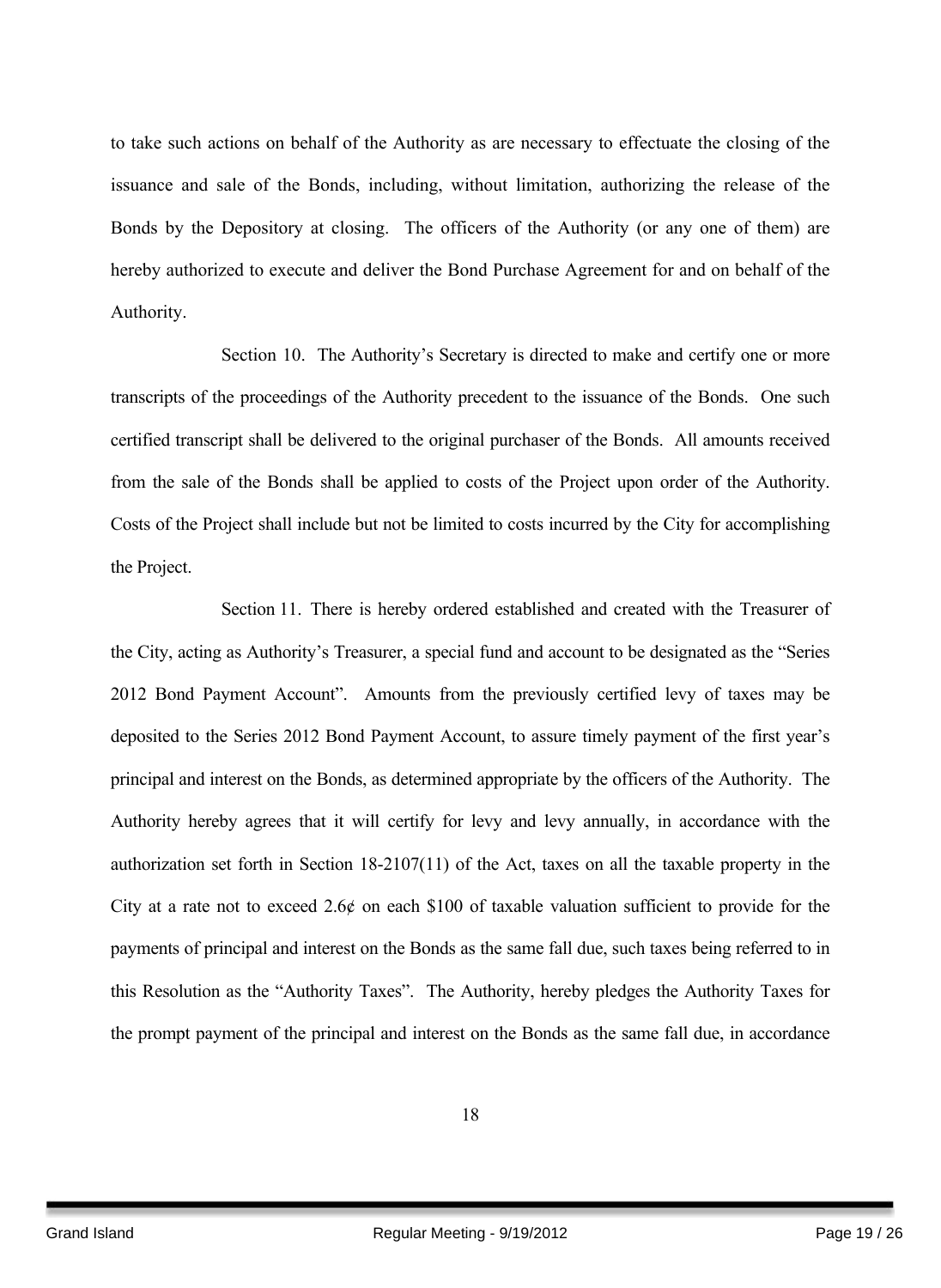with and as authorized by Sections 18-2124 and 18-2130 of the Act. Amounts from the Authority Taxes shall be deposited to the Series 2012 Bond Payment Account at such times as are required for making the payments of principal and interest on the 2012 Bonds as the same fall due.

Section 12. The Authority reserves the right, but with no legal obligation to do so, to provide for payments of principal and interest on the Bonds from any other available income, including revenues from the Project, in the sole discretion of the Authority, as exercised from time to time. The Authority hereby agrees that, so long as any of the Bonds remain outstanding, it will not issue any additional bonds, in addition to the Bonds (or bonds issued to refund the Bonds) payable from the Authority Taxes. The Authority, further reserves the right to provide for payment of principal and interest on the Bonds from the proceeds of refunding bonds. The Authority Taxes extend to and include only those amounts required by this Resolution to be applied to payments of principal and interest on the Bonds. Other amounts from the tax levy permitted to be certified by the Authority under the terms of Section 18-2107(11) of the Act shall remain subject to the control and use by the Authority for its programs and purposes as determined from time to time.

Section 13. The officers of the Authority, or any one or more of them, are hereby authorized to take any and all actions, and to execute any and all documents deemed by them necessary to effect the transactions authorized by this Resolution.

Section 14. The obligations under this Resolution with respect to the Bonds herein authorized shall be fully discharged and satisfied as to any such Bond and any Bond shall no longer be deemed to be outstanding hereunder if such Bond has been purchased by the Authority and cancelled or when the payment of principal of and interest thereon to the respective date of maturity or redemption (a) shall have been made or caused to be made in accordance with the terms thereof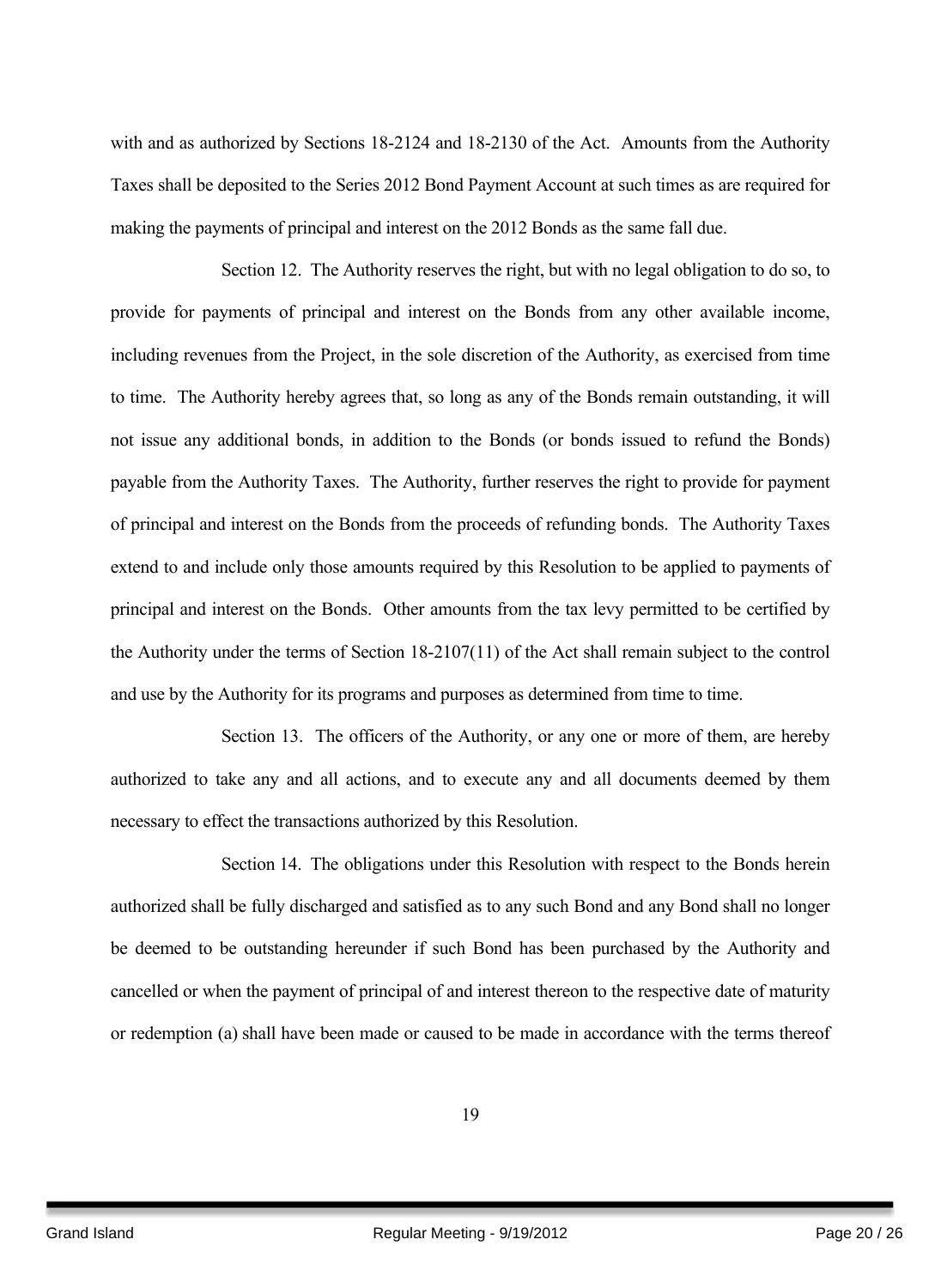or (b) shall have been provided for by depositing with a national or state bank having trust powers, or trust company, in trust, solely for such payment (i) sufficient money to make such payment and/or (ii) direct general obligations of (including obligations issued or held in book entry form on the books of the Department of Treasury of the United States of America) or obligations the principal and interest of which are unconditionally guaranteed by the United States of America (herein referred to as "U.S. Government Obligations") in such amount and bearing interest payable and maturing or redeemable at stated fixed prices at the option of the holder as to principal, at such time or times, as will ensure the availability of sufficient money to make such payments; provided, however, that if any Bond is to be paid prior to maturity, the Authority shall have duly called such Bond for redemption and given notice of such redemption as provided by law or made irrevocable provision for the giving of such notice. Any money so deposited with such bank or trust company in excess of the amount required to pay principal of and interest on the Bonds for which deposit has been made shall be paid over to the Authority as and when collected.

Section 15. The Authority hereby agrees that continuing disclosure information shall be provided as set forth in a resolution of the Mayor and Council of the City with respect to the Bonds contemporaneously passed and approved with this Resolution and by reference hereby incorporated in this Resolution.

Section 16. The Authority hereby covenants to the purchasers and holders of the Bonds hereby authorized that it will make no use of the proceeds of said bond issue, including monies held in any sinking fund for the payment of said bonds, which would cause said bonds to be "private activity bonds" within the meaning of such terms as set forth in Section 141 of the Internal Revenue Code of 1986, as amended (the "Code") or "arbitrage bonds" within the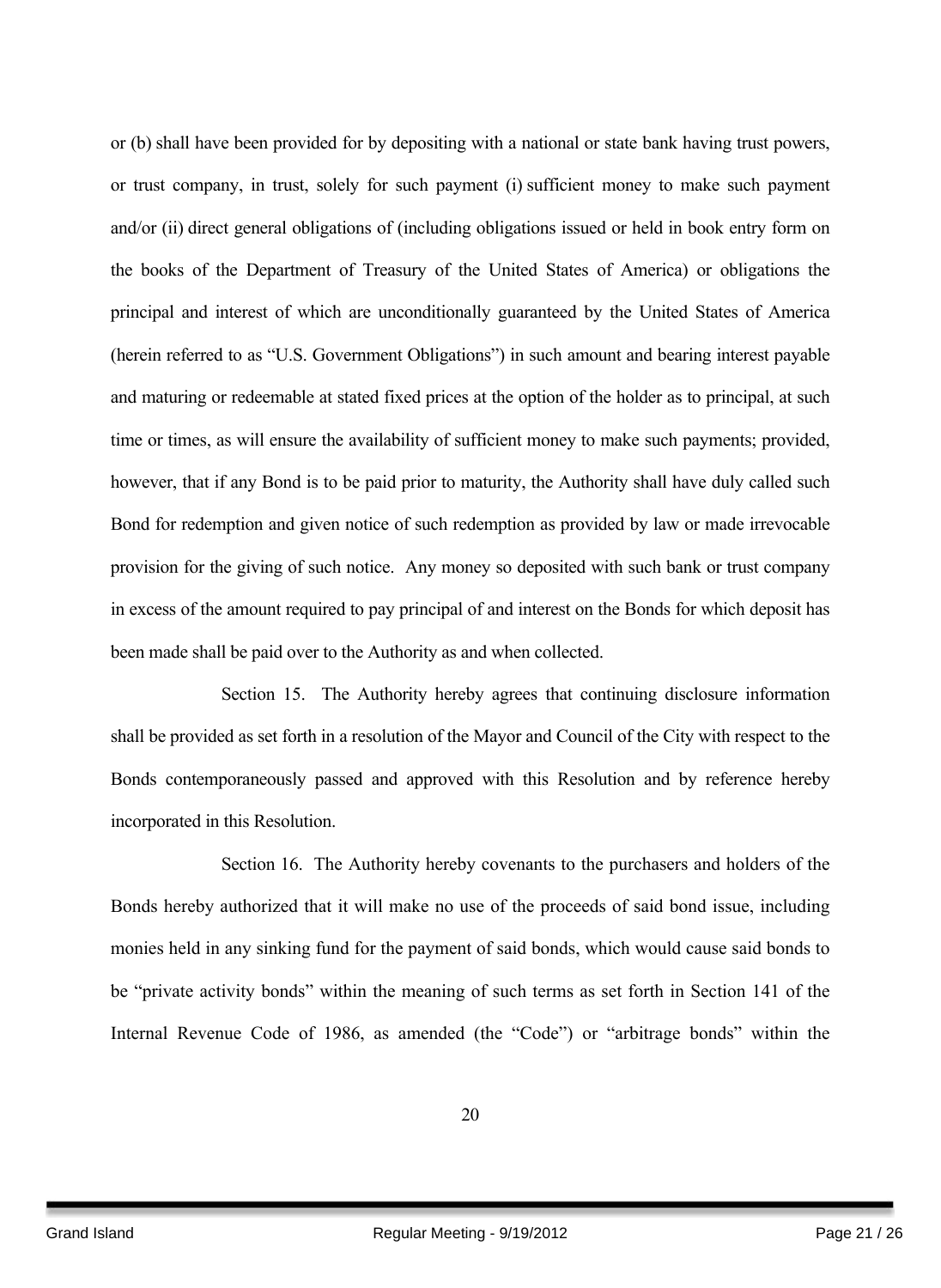meaning of Sections 103(b) and 148 of the Code and further covenants to comply with said Sections 103 and 148 and all applicable regulations thereunder throughout the term of said bond issue, including payment and reporting of rebate amounts as and to the extent required by law and applicable regulations. The Authority hereby covenants and agrees to take all actions necessary under the Code to maintain the tax-exempt status of interest payable on the Bonds. The Authority hereby designates the Bonds as its "qualified tax-exempt obligations" pursuant to Section  $265(b)(3)(B)(i)(III)$  of the Code, and covenants and warrants that it does not anticipate issuing tax-exempt obligations in calendar 2012 in an amount in excess of \$10,000,000.

Section 17. In order to promote compliance with certain federal tax and securities laws relating to the Bonds herein authorized the policy and procedures attached hereto as Exhibit "A" (the "Post-Issuance Compliance Policy and Procedures") are hereby adopted and approved in all respects. To the extent that there is any inconsistency between the attached Post-Issuance Compliance Policy and Procedures and any similar policy or procedures previously adopted and approved, the Post-Issuance Compliance Policy and Procedures shall control.

Section 18. If any section, paragraph, clause or provision of this Resolution shall be held invalid, the invalidity of such section, paragraph, clause or provision shall not affect any of the other provisions of this Resolution.

21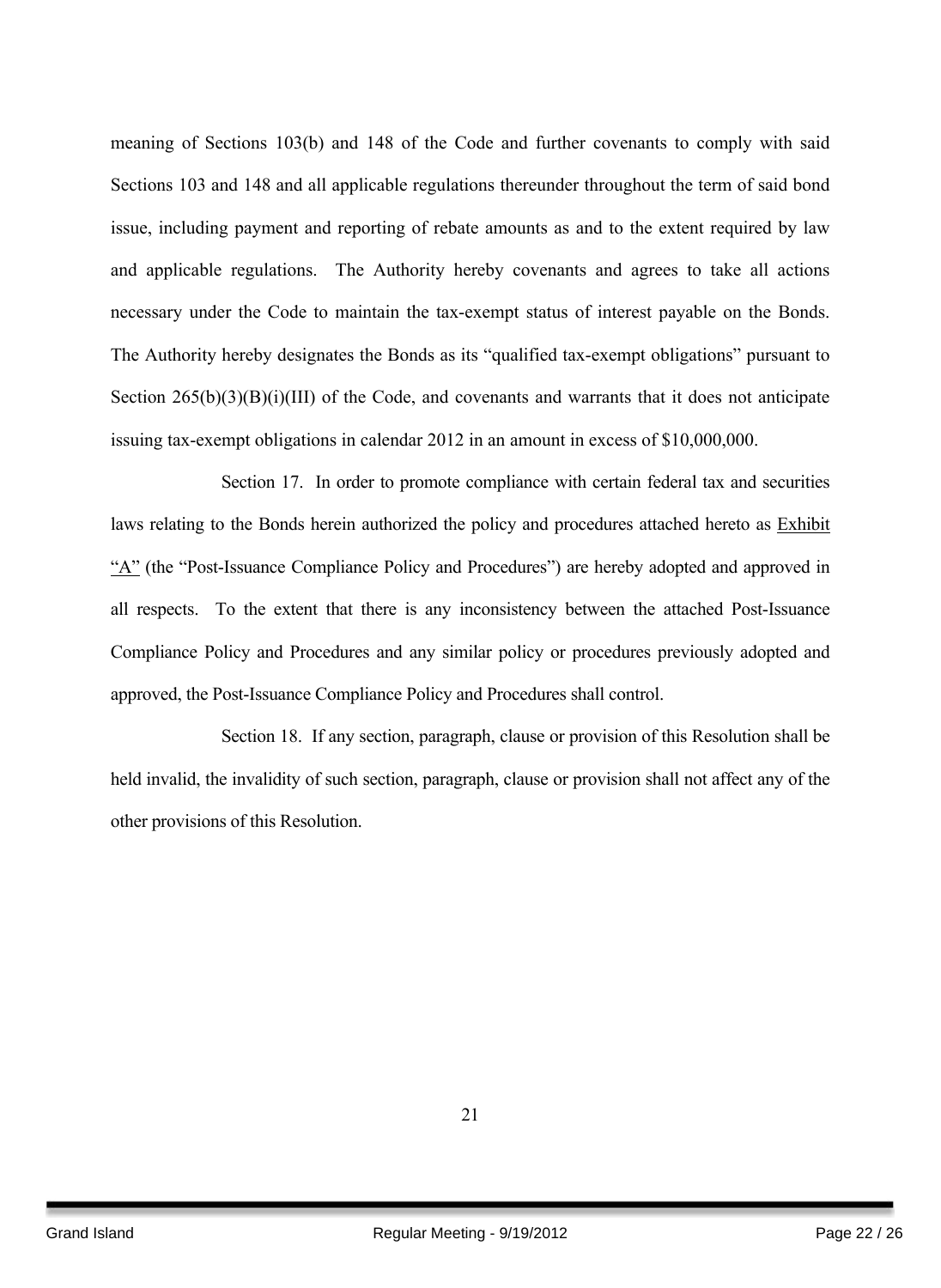Section 19. This Resolution shall be in force and take effect from and after its adoption as provided by law.

Adopted this 19th day of September, 2012.

**Chairperson** 

 $\mathcal{L}_\text{max}$ 

ATTEST:

**Secretary** 

 $\mathcal{L}_\text{max}$  , where  $\mathcal{L}_\text{max}$  and  $\mathcal{L}_\text{max}$  and  $\mathcal{L}_\text{max}$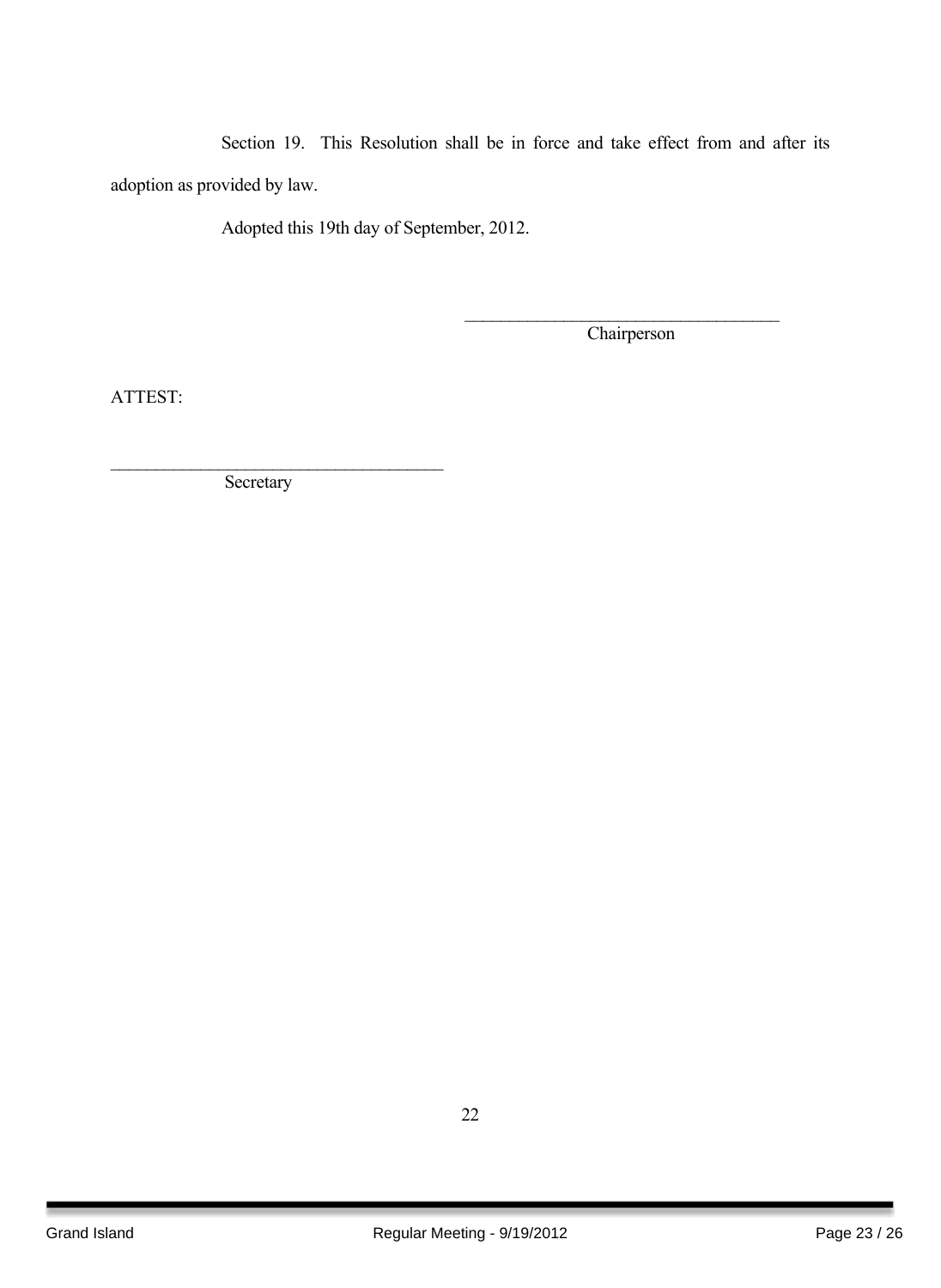#### **Policy and Procedures Federal Tax Law and Disclosure Requirements for Tax-exempt Bonds and/or Build America Bonds**

#### **ISSUER NAME: The City of Grand Island, Nebraska/The Community Redevelopment Authority of the City of Grand Island, Nebraska**

#### **COMPLIANCE OFFICER (BY TITLE):Finance Director/Treasurer, City of Grand Island, Nebraska**

#### **POLICY**

It is the policy of the Issuer identified above (the "Issuer") to comply with all Federal tax requirements and securities law continuing disclosure obligations for its obligations issued as tax-exempt bonds or as direct pay build America bonds to ensure, as applicable (a) that interest on its tax-exempt bonds remains exempt from Federal income tax, (b) that the direct payments associated with its bonds issued as "build America bonds" are received by the Issuer in a timely manner and (c) compliance with any continuing disclosure obligations of the Issuer with respect to its outstanding bonds.

#### **PROCEDURES**

Compliance Officer. Review of compliance with Federal tax requirements and securities law continuing disclosure obligations as generally outlined below shall be conducted by the Compliance Officer identified above (the "Compliance Officer"). To the extent more than one person has been delegated specific responsibilities, the Compliance Officer shall be responsible for ensuring coordination of all compliance review efforts.

Training. The Compliance Officer shall evaluate and review educational resources regarding post-issuance compliance with Federal tax and securities laws, including periodic review of resources published for issuers of tax-exempt obligations by the Internal Revenue Service (either on its website at http://www.irs.gov/taxexemptbond, or elsewhere) and the Municipal Securities Rulemaking Board (either on its Electronic Municipal Market Access website ["EMMA"] at http://www.emma.msrb.org, or elsewhere).

Compliance Review. A compliance review shall be conducted at least annually by or at the direction of the Compliance Officer. The review shall occur at the time the Issuer's annual audit takes place, unless the Compliance Officer otherwise specifically determines a different time period or frequency of review would be more appropriate.

#### Scope of Review.

*Document Review*. At the compliance review, the following documents (the "Bond Documents") shall be reviewed for general compliance with covenants and agreements and applicable regulations with respect to each outstanding bond issue:

- (a) the resolution(s) and/or ordinance(s), as applicable, adopted by the governing body of the Issuer authorizing the issuance of its outstanding bonds, together with any documents setting the final rates and terms of such bonds (the "Authorizing Proceedings"),
- (b) the tax documentation associated with each bond issue, which may include some or all of the following (the "Tax Documents"):
	- (i) covenants, certifications and expectations regarding Federal tax requirements which are described in the Authorizing Proceedings;
	- (ii) Form 8038 series filed with the Internal Revenue Service;
	- (iii) tax certificates, tax compliance agreements, tax regulatory agreement or similar documents;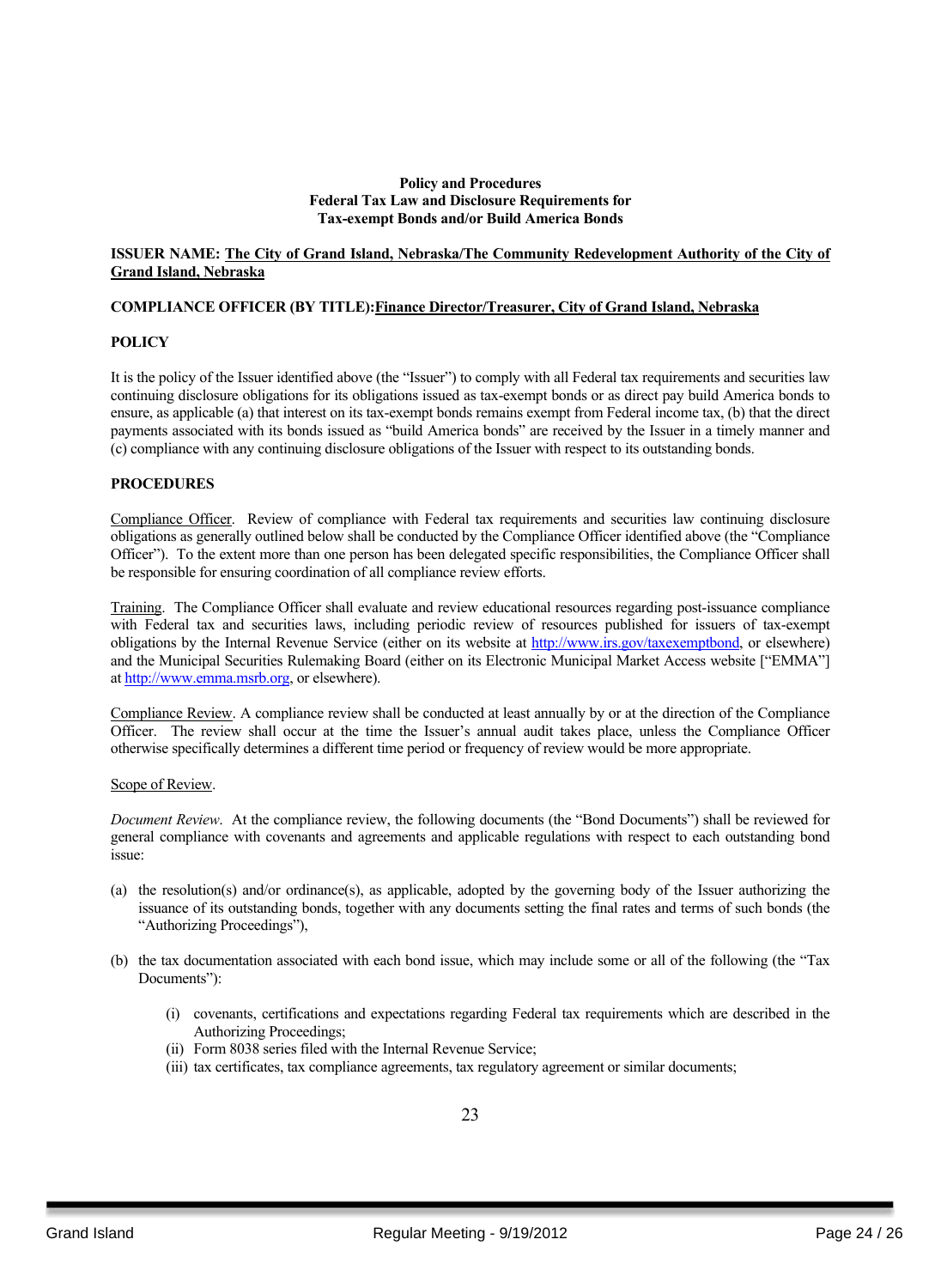- (iv) covenants, agreements, instructions or memoranda with respect to rebate or private use;
- (v) any reports from rebate analysts received as a result of prior compliance review or evaluation efforts; and
- (vi) any and all other agreements, certificates and documents contained in the transcript associated with the Authorizing Proceedings relating to federal tax matters.
- (c) the Issuer's continuing disclosure obligations, if any, contained in the Authorizing Proceedings or in a separate agreement (the "Continuing Disclosure Obligations"), and
- (d) any communications or other materials received by the Issuer or its counsel, from bond counsel, the underwriter or placement agent or its counsel, the IRS, or any other material correspondence relating to the tax-exempt status of the Issuer's bonds or relating to the Issuer's Continuing Disclosure Obligations.

*Use and Timely Expenditure of Bond Proceeds*. Expenditure of bond proceeds shall be reviewed by the Compliance Officer to ensure (a) such proceeds are spent for the purpose stated in the Authorizing Proceedings and as described in the Tax Documents and (b) that the proceeds, together with investment earnings on such proceeds, are spent within the timeframes described in the Tax Documents, and (c) that any mandatory redemptions from excess bond proceeds are timely made if required under the Authorizing Proceedings and Tax Documents.

*Arbitrage Yield Restrictions and Rebate Matters*. The Tax Documents shall be reviewed by the Compliance Officer to ensure compliance with any applicable yield restriction requirements under Section 148(a) of the Internal Revenue Code (the "Code") and timely calculation and payment of any rebate and the filing of any associated returns pursuant to Section 148(f) of the Code. A qualified rebate analyst shall be engaged as appropriate or as may be required under the Tax Documents.

*Use of Bond Financed Property*. Expectations and covenants contained in the Bond Documents regarding private use shall be reviewed by the Compliance Officer to ensure compliance. Bond-financed properties shall be clearly identified (by mapping or other reasonable means). Prior to execution, the Compliance Officer (and bond counsel, if deemed appropriate by the Compliance Officer) shall review (a) all proposed leases, contracts related to operation or management of bond-financed property, sponsored research agreements, take-or-pay contracts or other agreements or arrangements or proposed uses which have the potential to give any entity any special legal entitlement to the bondfinanced property, (b) all proposed agreements which would result in disposal of any bond-financed property, and (c) all proposed uses of bond-financed property which were not anticipated at the time the bonds were issued. Such actions could be prohibited by the Authorizing Proceedings, the Tax Documents or Federal tax law.

*Continuing Disclosure*. Compliance with the Continuing Disclosure Obligations with respect to each bond issue shall be evaluated (a) to ensure timely compliance with any annual disclosure requirement, and (b) to ensure that any material events have been properly disclosed as required by the Continuing Disclosure Obligation.

Record Keeping. If not otherwise specified in the Bond Documents, all records related to each bond issue shall be kept for the life of the indebtedness associated with such bond issue (including all tax-exempt refundings) plus six (6) years.

Incorporation of Tax Documents. The requirements, agreements and procedures set forth in the Tax Documents, now or hereafter in existence, are hereby incorporated into these procedures by this reference and are adopted as procedures of the Issuer with respect to the series of bonds to which such Tax Documents relate.

Consultation Regarding Questions or Concerns. Any questions or concerns which arise as a result of any review by the Compliance Officer shall be raised by the Compliance Officer with the Issuer's counsel or with bond counsel to determine whether non-compliance exists and what measures should be taken with respect to any non-compliance.